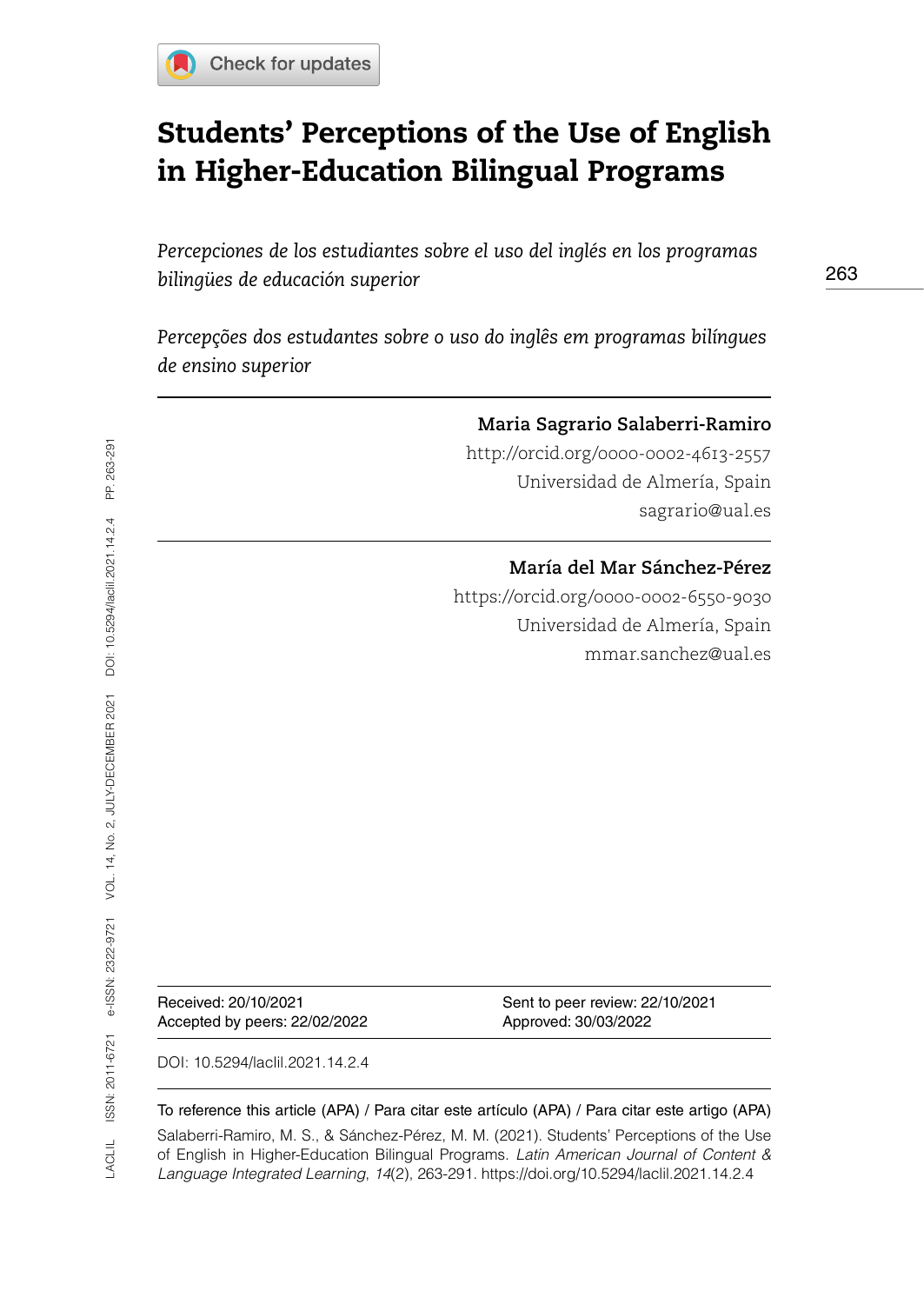**ABSTRACT.** Students' voices about the use of the English language in bilingual higher-education programs have received little attention, since most research has focused on lecturers' attitudes, challenges, and needs. This exploratory study aims to gain insights into the perception of 310 students from a Spanish university context about the use of English in bilingual programs through questionnaires. Results show the students' overall satisfaction in terms of lecturers' English language proficiency and use of strategies to facilitate comprehension, as well as reluctance to be evaluated in that language, demand for further classroom interaction, and inclusion of language-related courses in bilingual-higher education curricula.

**Keywords (Source: Unesco Thesaurus):** Bilingual programs; higher education; students' voices; English-medium instruction; English language use.

**RESUMEN.** Las voces de los estudiantes sobre el uso del inglés en los programas bilingües de educación superior no han recibido mucha atención, ya que la mayoría de las investigaciones se han centrado en las actitudes, desafíos y necesidades de los profesores. Este estudio exploratorio pretende conocer la percepción de 310 estudiantes de un contexto universitario español sobre el uso del inglés en programas bilingües a través de cuestionarios. Los resultados muestran la satisfacción general de los estudiantes en cuanto al dominio del idioma inglés de del profesorado y el uso de estrategias para facilitar la comprensión, así como la reticencia a ser evaluados en ese idioma, la demanda de una mayor interacción en el aula, y la inclusión de cursos relacionados con el idioma en el currículo de educación superior bilingüe.

**Palabras Clave (Fuente: Unesco Thesaurus):** Programas bilingües; educación superior; voces de los estudiantes; inglés como medio de instrucción; uso del idioma inglés.

**RESUMO.** As vozes dos estudantes sobre o uso do inglês em programas bilíngues de ensino superior não receberam muita atenção, pois a maioria das pesquisas se concentrou nas atitudes, desafios e necessidades dos professores. Este estudo exploratório tem como objetivo conhecer a percepção de 310 estudantes de um contexto universitário espanhol sobre o uso do inglês em programas bilíngues por meio de questionários. Os resultados mostram a satisfação geral em relação ao domínio do inglês dos cursos e a utilização de estratégias para facilitar a compreensão, bem como a relutância em ser avaliado nessa língua e a demanda por maior interação em sala de aula, e a inclusão de cursos relacionados ao idioma no currículo do ensino superior bilíngue.

**Palavras-chave (Fonte: Thesaurus da Unesco):** Programas bilíngues; educação superior; vozes dos estudantes; inglês como meio de instrução; uso do inglês.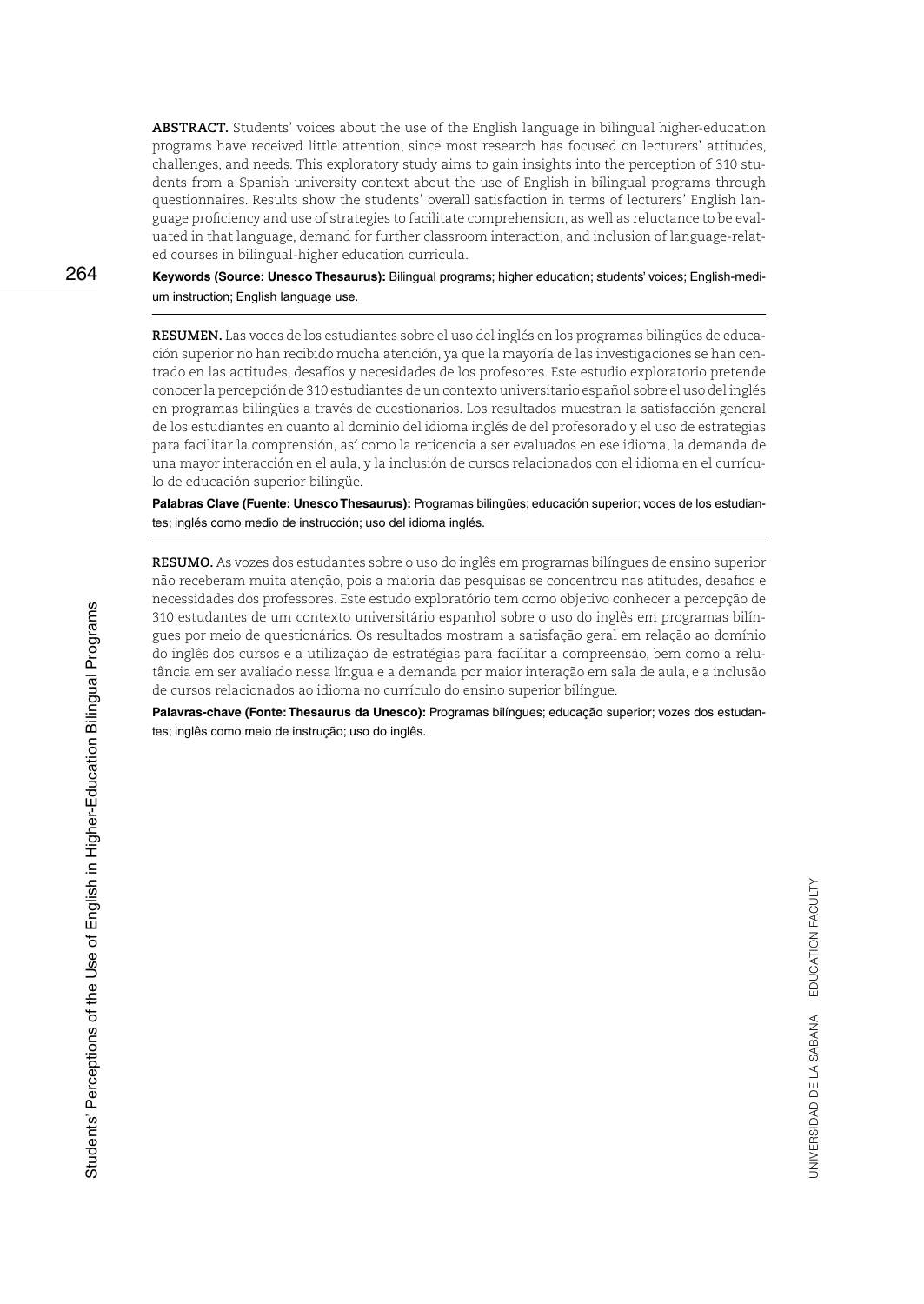## **Introduction**

The implementation of bilingual education programs in Europe and other regions in the world in the last two decades has instigated a high number of studies related to the impact of using non-native languages as a medium of instruction. This has triggered extensive collection of data from different educational stages. The case of tertiary education in Spain is particular, since Spanish higher-education (HE) institutions are normally characterized by the independent design of teaching plans and methodologies under the umbrella provided through general requirements set up by the head administrations, normally at country or regional level (Fortanet, 2013).

Many reasons have sustained the proliferation of bilingual degrees and courses in Spanish universities as in the rest of Europe in response to the need to develop international curricula, which constitute a form of promoting internationalization at home as an alternative to spending time abroad (Nilsson, 2003). Among the reasons supporting international curricula in HE, we emphasize the following (Costa, 2016; Dafouz & Smit, 2020): competitiveness to attract and retain more students, cooperation and strategic partnerships with other HE institutions, need to promote mobility and employability in the realm of globalization and internationalization, or demand of lifelong learning programs. As a result of the spread of bilingual programs in tertiary education, different aspects related to their implementation have been studied with the purpose of providing insights into the challenges and potentials of this educational phenomenon (Dafouz, 2014).

In Spain, most of the studies that evaluate the effect of bilingual programs have been conducted in compulsory stages, with research on HE being increasingly relevant but still limited. The particular context of tertiary education in Spain, characterized by a strong autonomy, has given rise to multiple mixed bottom-up and top-down models for the implementation of bilingual plans in the last years, generally in the form of English-medium instruction (EMI) courses. The evaluation of bilingual programs has been considered a priority to analyze their effectiveness (Wolff, 2005). In this respect, some research (Aguilar, 2017; Aguilar & Rodríguez, 2012; Airey, 2012; Ball & Lindsay, 2013; Dafouz,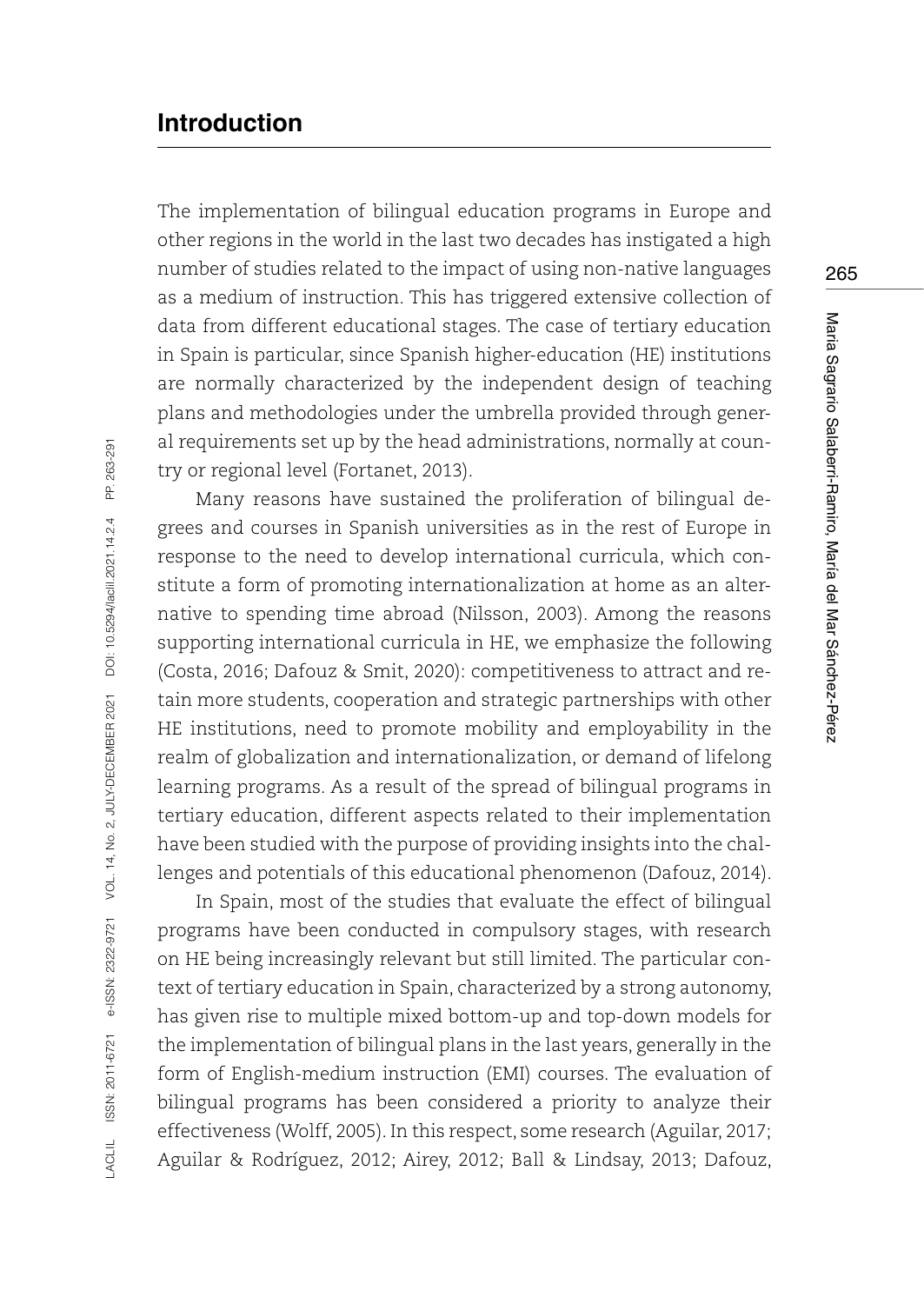2014; Tatzl, 2011) has opened paths considering university lecturers and students' perceptions of their bilingual education experience, as well as their attitudes, beliefs, and cognition.

Within the body of research into perceptions in bilingual HE, it is noteworthy that most studies have been centered on lecturers' attitudes, beliefs and needs, especially for teacher training purposes (Aguilar, 2017; Ball & Lindsay, 2013; Sánchez-Pérez & Salaberri-Ramiro, 2017). However, research on students' views is rather scarcer (Lasagabaster et al., 2018), being considered as "the forgotten voices" in HE bilingual research (Karakas, 2017, p. 1). Only a few studies focusing on students' motivations to enroll in bilingual courses (Doiz & Sierra, 2013; Kamasak et al., 2021; Salaberri-Ramiro & Sánchez-Pérez, 2018) or on perceptions about language and content-related challenges (Lasagabaster et al., 2018) are currently found in the literature about bilingual education at tertiary level. This study tries to fill an existing research gap by exploring the perceptions that HE students participating in bilingual programs in a Spanish university have on the use of the English language in an attempt to gain further insights into the appropriateness of the use of this language for teaching and learning purposes at tertiary level.

#### **Bilingual education at tertiary level**

The term *bilingual education* was firstly introduced by the UNESCO in 1999. It was defined as the "education that aims to promote bilingual (or multilingual) competence by using both (or all) languages as media of instruction for significant proportions of the academic curriculum" (Genesee, 2004, p. 548). Throughout the last decades, the different bilingual educational models have arisen, Content and Language Integrated Learning (CLIL) being one of the most popular ones in Europe, defined as the "dual-focused educational approach in which an additional language is used for the learning and teaching of both content and language" (Coyle et al., 2010, p. 1). While this approach was initially used regardless of the educational level, today it is more associated with compulsory educational stages, whereas EMI is the most widespread label to indicate bilingual and multilingual education at tertiary level (Macaro, 2018). However, there are some other models found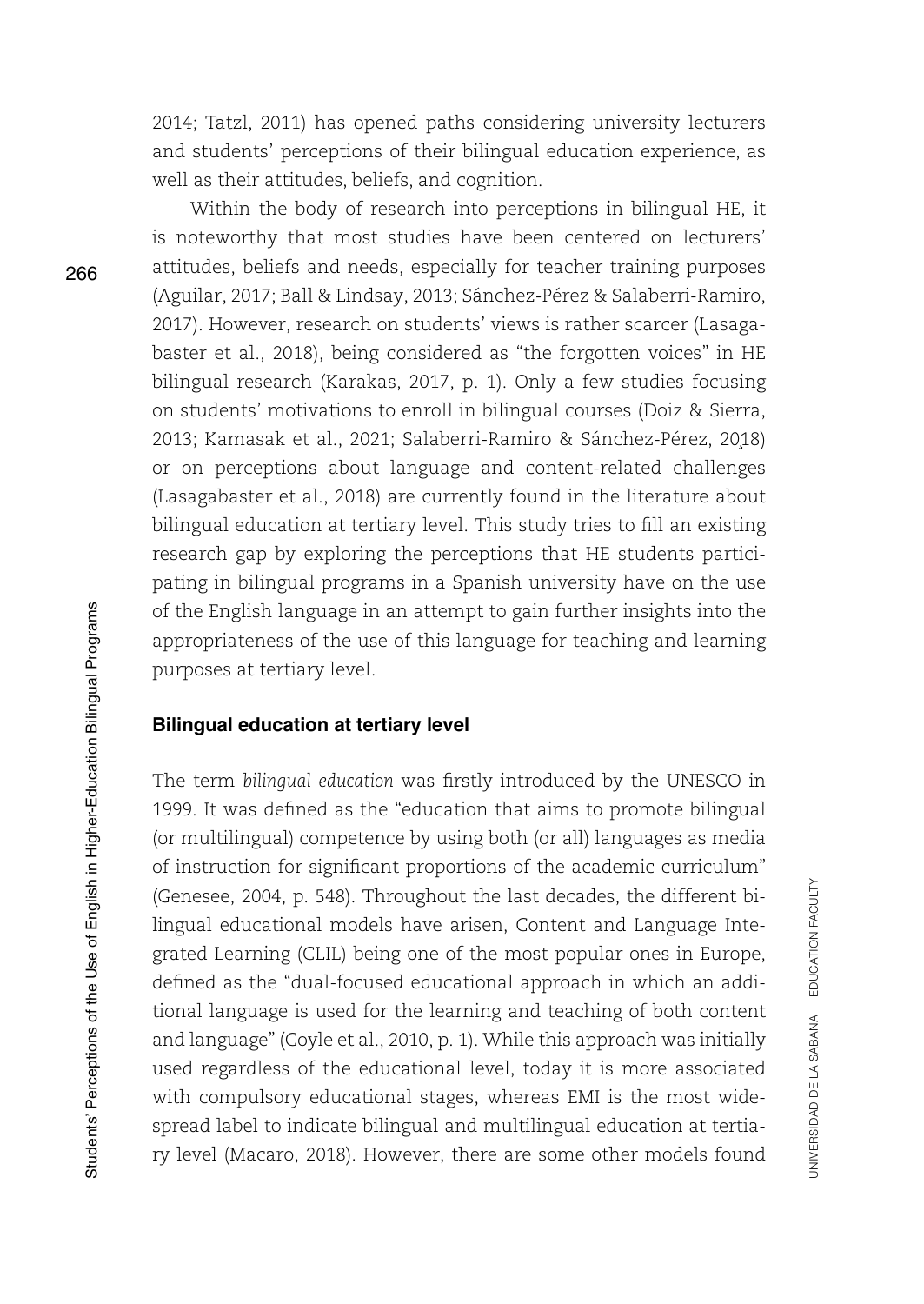in the literature on bilingual education at university level, such as Integrating Content and Language in Higher Education (ICLHE) (Valcke & Wilkinson, 2017; Wilkinson & Zegers, 2007). While CLIL and ICLHE refer explicitly in their acronyms to the integration of both content and language, in EMI there is a major focus on academic and disciplinary content learning, with English language learning or support being rarely considered. EMI is the model that prevails in most Spanish higher-education settings and in the context of this study. The lack of attention to the language use in bilingual educational contexts implementing EMI programs has triggered numerous concerns about the effects that the use of English by non-native speakers have on the academic accomplishment of the students participating in such programs (Dafouz & Smit, 2020; Macaro, 2018). This study addresses this issue by exploring the perceptions about the use of English of more than 300 students participating in bilingual programs in a Spanish university context.

## **Previous research on lecturers and students' perceptions of the use of English in higher education bilingual programs**

Research into lecturers and students' perception about the use of English in bilingual programs in HE is still scarce and, quite frequently, it pays more attention to lecturers' attitudes, beliefs and perceptions than to students' impressions. Initial literature on HE bilingual programs has reported lecturers' insufficient English language skills and students' problems to follow course contents, a circumstance fed by unsatisfactory language proficiency of both lecturers and students, low budget and other institutional and administrative problems (Smith, 2004). The effect of the shift to bilingual education on lecturers' experiences and students' perceptions was examined by Yusof et al. (2004), concluding that both have different views. While lecturers were satisfied and did not find major concerns, more than 40% of the students perceived the lecturers' ability to communicate in English as a handicap to provide instructions on the course orientation and structure, to deliver the lecture content and to interact outside formal lectures. In a similar vein, Sercu (2004) used interviews and lecture observation to compare lecturers' and students' language skills, perceptions and attitudes when participating in bilingual programs at university. Both groups seemed to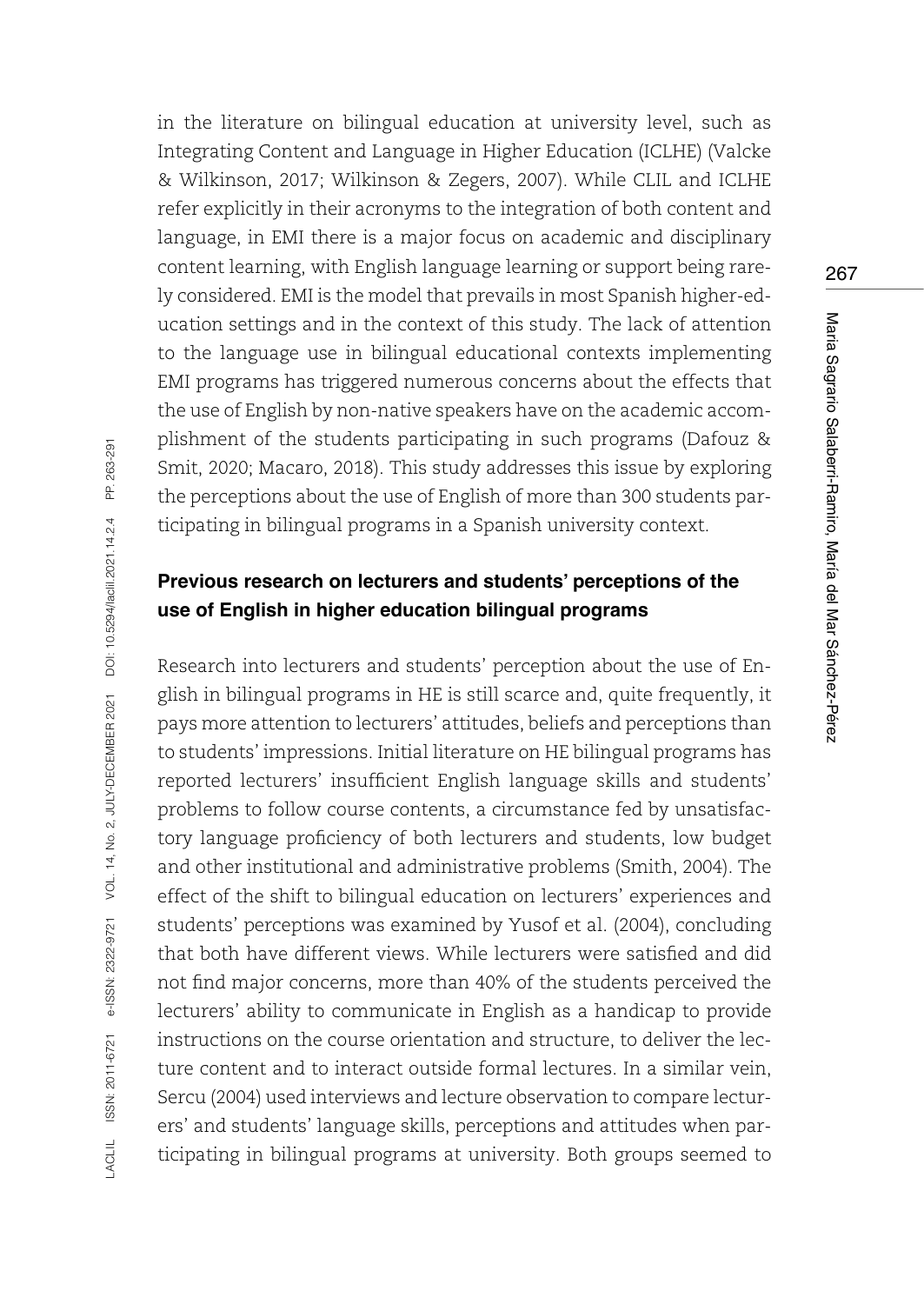support the experience considering that English language skills would improve by participating in these programs. However, they also argued that the program should be applied in graduate courses, as teaching in another language may lead to an increase in the study and teaching load, together with important losses in achievement in subject contents and the quality of teaching and learning. In a later study conducted by Tatzl (2011), the attitudes and experiences of lecturers and students revealed that both were in favor of English-medium instruction, but they also informed about different levels of students' previous knowledge, decrease in the amount of content that can be taught and student workload. In the Spanish context, Aguilar and Rodríguez (2012) collected data from 17 lecturers, and 87 students following a CLIL course in a School of Engineering at a Spanish university, who participated in 15 week courses. Lecturers were asked about their motivation, perceived quality of teaching, attitudes towards teacher training and problems or complaints. Findings showed that their level of motivation was high because they had increased their English fluency and confidence and, in relation to teacher training, most of them were reluctant to receive training in CLIL methodology. They also expressed that students' performance and content had not decreased and manifested that they had assessed content but not language, in line with results obtained in other studies (Airey, 2012; Dafouz, 2014; Doiz et al., 2013). Some complaints were also reported, mainly about the lack of support and resources. On the other hand, nearly 75% of the students considered it an enriching experience and valued positively the use of technical specialized vocabulary, followed by listening and speaking, but 59% said that they had not learned any English. In later research, Aguilar and Muñoz (2013) found that low proficiency students had gains in listening and grammar skills and, when describing negative aspects, they referred to the lecturers' low proficiency level and slow delivery rate, which refutes the lecturers' perceptions.

The research literature about students' perceptions of the use of English in bilingual programs in HE is far more limited. Among the few studies conducted addressing learners' views, we can find the preliminary study by Muñoz (2001), who surveyed students at a Spanish university regarding content teaching through a foreign language. Students' perceptions reported gains in vocabulary, pronunciation,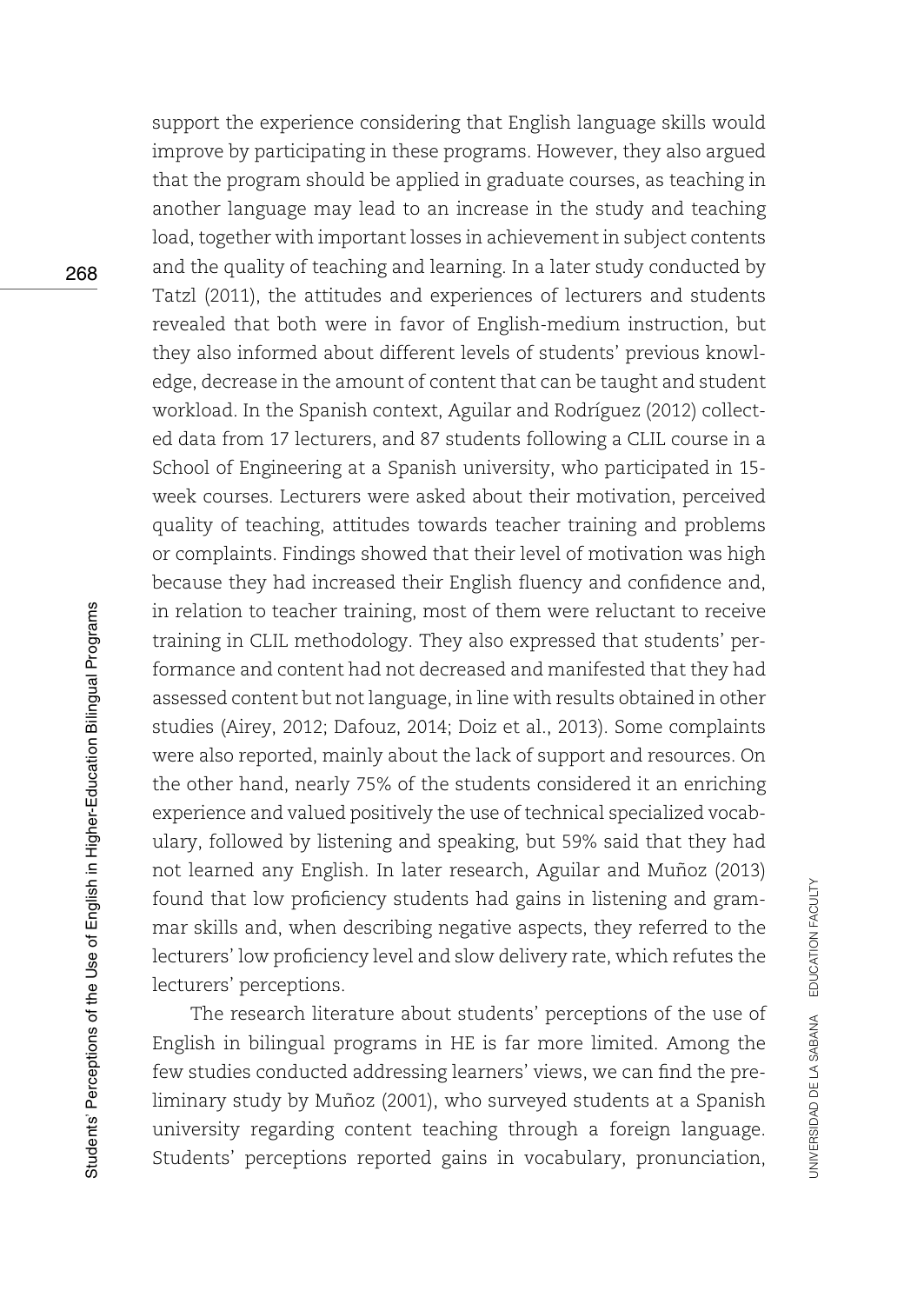receptive skills, writing and confidence in the use of the L2, but they did not perceive improvements in speaking skills and grammar. Later studies include the one by Tsuchiya and Pérez-Murillo (2015) who compared language policies and students' perceptions of CLIL in two universities — one in Japan and the other one in Spain — through a questionnaire. Results show a positive view in both universities, addressing concerns like insufficient English language skills to understand subject contents and the danger of lack of subject knowledge in L1. Studer (2015) presents results obtained from undergraduate students enrolled in a bilingual degree program at a university in Switzerland, revealing students' interpretative repertoires surrounding their positive and negative perceptions of their lecturers lecturing in English as a medium of instruction. Findings show that students connected positive feelings about the program with lecturers' communicative and didactic skills, and they expressed their negative experience, focusing on the low competence and performance of lecturers in English. As perceived by the students, positive classroom experiences may compensate the lack of lecturers' language proficiency. In a more recent study, Lasagabaster et al. (2018) analyzed the perceptions of undergraduate students participating in EMI programs in two Spanish universities about the role of the EMI lecturer as language teacher, collaboration between content and language specialists in EMI teaching, language assessment, and L1 use. Students manifested that content teachers should not address language issues in EMI lessons, as it is not their role, although they showed a positive attitude towards collaboration between content and language specialists. Additionally, they agreed that their L1 should be given limited space in EMI classrooms, and there was no consensus as to whether language should be considered for assessment in EMI.

### **Research questions**

This study aims to analyze higher education students' perception of the use of the English language when participating in bilingual programs in a Spanish university context, an issue that remains insufficiently explored in bilingual higher education research (Lasagabaster et al., 2018). For this purpose, the following research questions are addressed: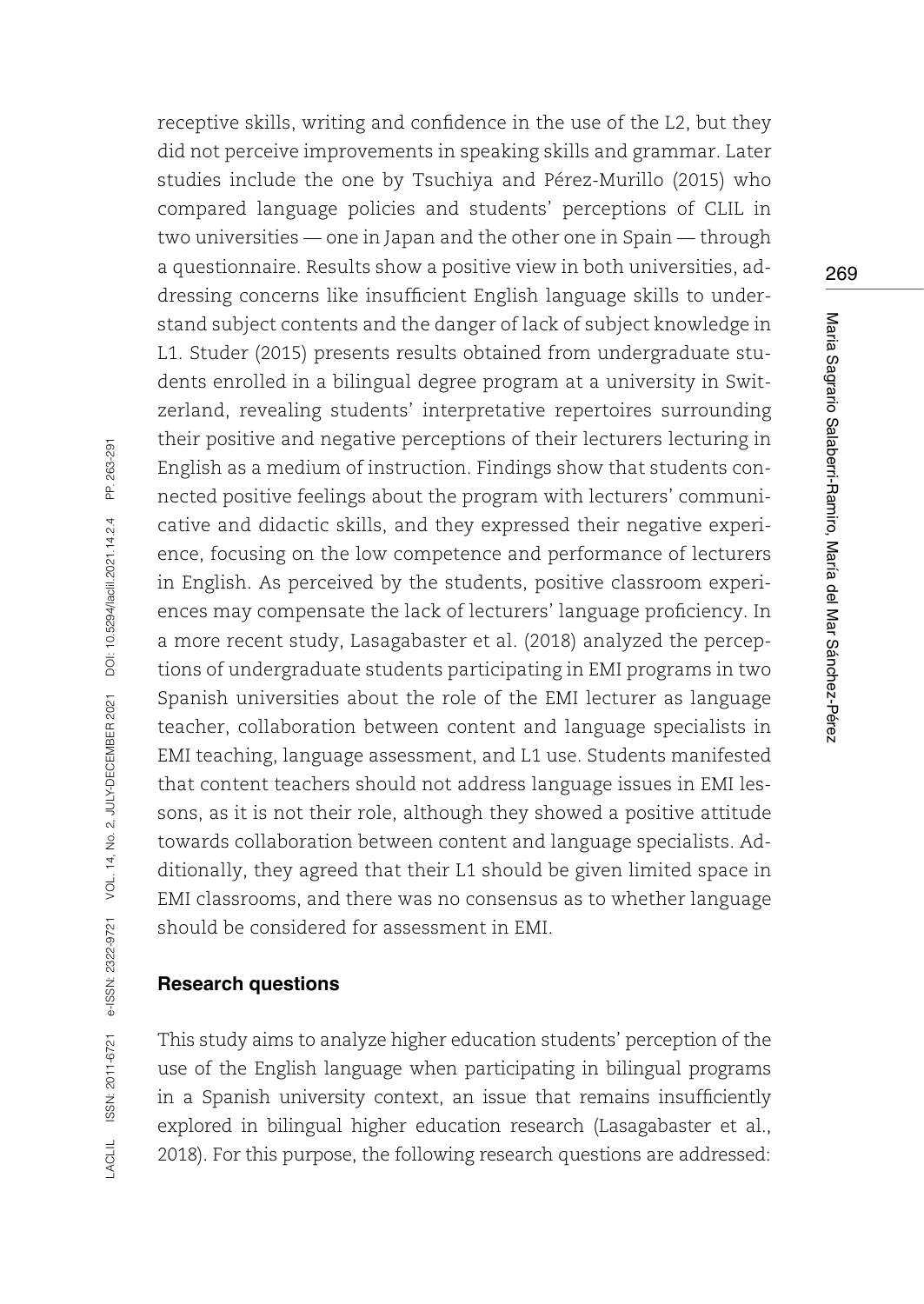- 1. What are the students' perceptions about the amount of English language use in the bilingual programs in terms of perceived percentage of course taught in English, provision of resources, materials, and assessment in English?
- 2. What are the students' perceptions about the use of the English language in the bilingual courses? This question in divided into four sub-questions: 2a) How do students perceive teachers' English language proficiency in terms of accuracy and fluency?; 2b) How do students perceive the strategies used by the teachers to facilitate lecture comprehension in English?; 2c) Do students perceive any English language improvement by attending bilingual programs?; and 2d) Do they consider that they need additional English language support?

## **Methodology**

#### **Context and participants**

The data for this study were collected from students who had been participating in bilingual programs at the University of Almería (Spain) for two academic years as part of the university internationalization plan. Initially, the university started a Plurilingualism Promotion Plan, approved by the Council of Government of the university, that was open to teaching through any foreign language and, after a few years of implementation, English became the dominant language. Different courses that are part of the curriculum to obtain undergraduate and Master's degrees were offered in English, and the students taking part in the bilingual programs who achieved half of the total number of credits taught in English would obtain a bilingual mention in their final certificate. All the lecturers involved in the plan had a minimum B2 language level certified according to the Common European Framework of Reference for Languages (CEFR) and quite a few of them had a C1. They had attended a 30-hour seminar on CLIL methodology in tertiary education.

A total number (*N*) of 310 students participated in this study. They were distributed as follows: 285 were enrolled in undergraduate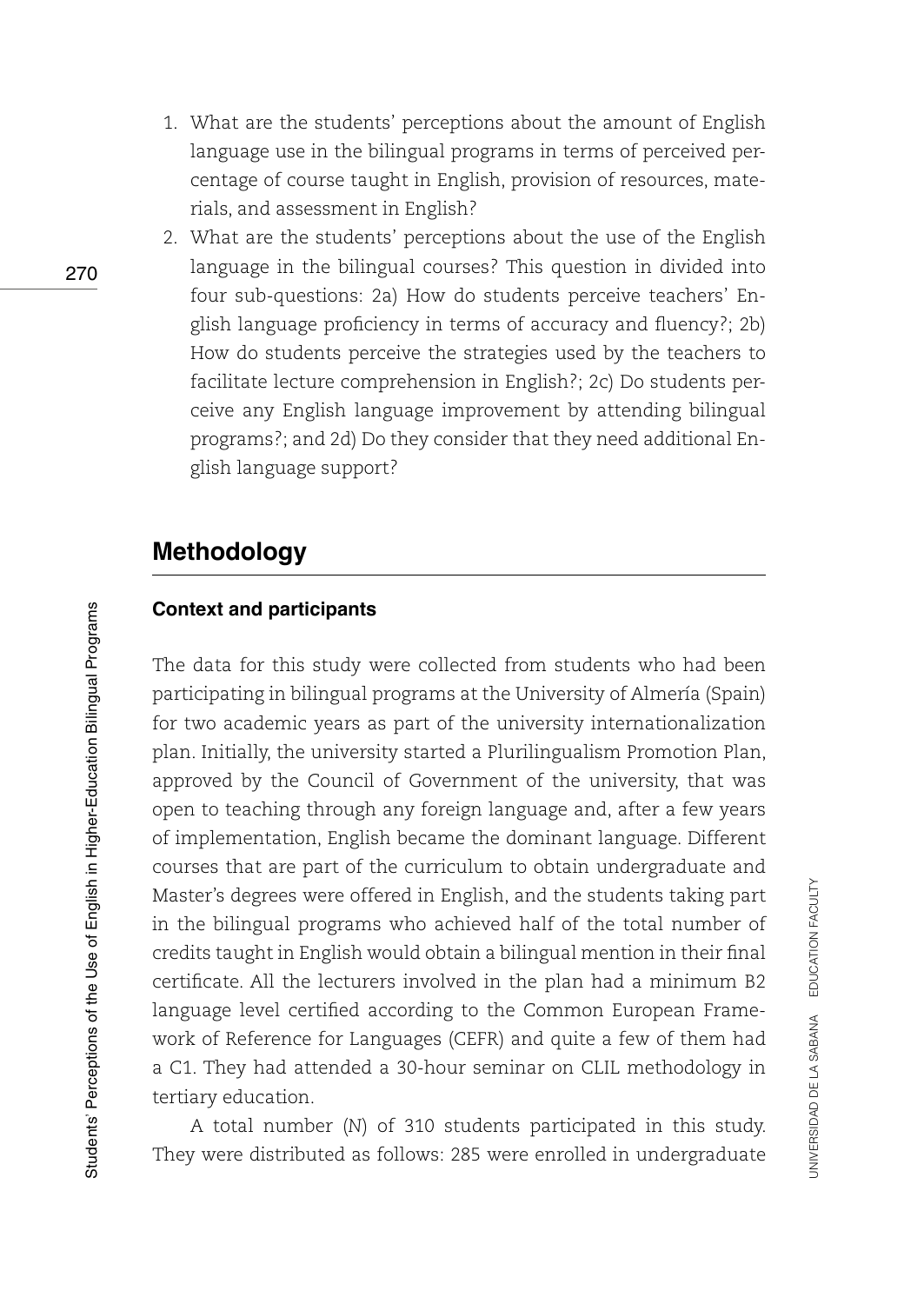courses and 25 were enrolled in master's degree courses that involved 35 lecturers teaching 28 courses in 17 different degrees. The courses belonged to Schools of Health Sciences, Experimental Sciences, Engineering, Business Administration, Humanities, Education Sciences, and Psychology. Table 1 shows the distribution of participants per school. These proportions and profiles correspond to the number of subjects offered in English in each School.

| School                         | N   |
|--------------------------------|-----|
| Psychology                     | 115 |
| <b>Business Administration</b> | 113 |
| Education                      | 31  |
| <b>Humanities</b>              | 29  |
| <b>Health Sciences</b>         | 19  |
| <b>Experimental Sciences</b>   |     |

**Table 1.** Number of participants per school

Source: Own elaboration.

#### **Instruments for data gathering**

Data were gathered through an anonymous questionnaire sent to the students individually by email using the online platform "Limesurvey". The distribution of the questionnaire was made in compliance with the regulations of the University of Almería in terms of ethical and data protection requirements for research data gathering.

The questionnaire was designed by the authors of this paper along with the experts from the Vice-Rectorate of Internationalization and the Quality Department of the University of Almería and was used to evaluate the implementation and development of the Plurilingualism Promotion Plan. It contained 10 closed-ended and open-ended questions. The former were answered through a Likert-style scale ranked in order of strength: 1 (strongly disagree), 2 (disagree), 3 (neither agree nor disagree), 4 (agree), 5 (strongly agree). An option for "I don't know/No opinion" was added, as well as an open-ended option below each item for the students to narrate and justify their answers.

The first section of the questionnaire was meant to respond to Research Question 1 (RQ1). It included one question about the perceived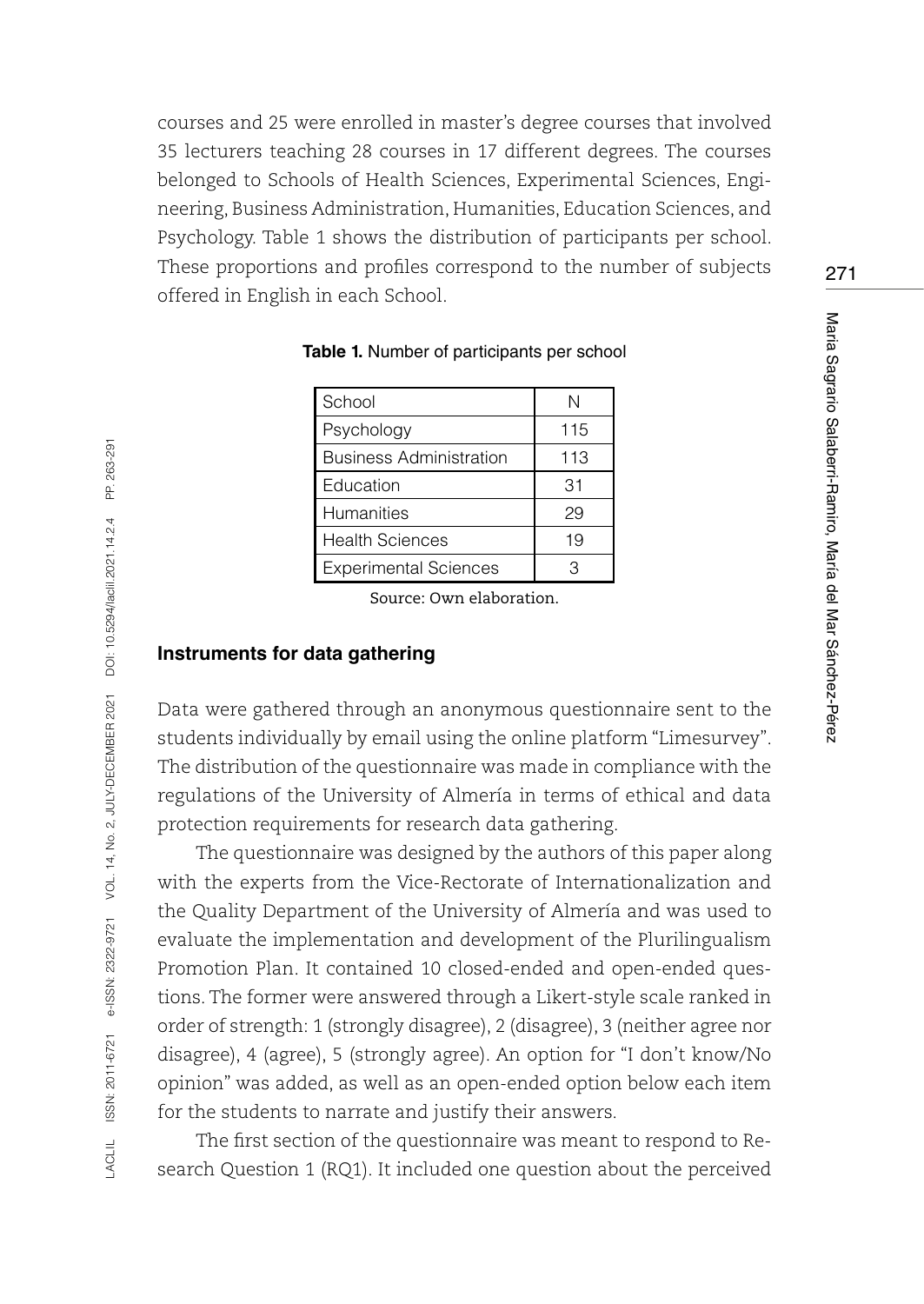amount of English language use in the bilingual courses and five statements about the provision of resources, materials and assessment in that language (see Appendix for a detailed account of the items included in the questionnaire).

The second part of the questionnaire was aimed at responding to Research Question 2 (RQ2) and Sub-Questions 2a, 2b, 2c, 2d. It included four statements about how students perceive lecturers' English language proficiency, how students perceive the strategies used by the teachers to facilitate lecture comprehension in English, whether students perceive English language improvement by participating in bilingual programs at university, and whether they consider they would like to receive English language support.

The questionnaire was written and responded in Spanish, the L1 of most of the surveyed students. Answers were eventually translated into English verbatim for publication purposes.

A panel of four experts from the university, including the authors and two lecturers participating in the Plurilingualism Promotion plan, was chosen to do a pre-evaluation of the questionnaire in order to identify problems to understand the instructions and content of the items and to identify missing relevant fields. The open-ended question related to students' perceptions was added as a result of their suggestions to collect qualitative data. A modified version of the initial questionnaire was generated and piloted with thirty students selected randomly for a second evaluation, during which they could interact with the researchers to clarify the necessary aspects. In the course of that interaction with the students, some wording was tuned and adjusted to enhance comprehension. Once the questionnaire was piloted, it was revised and modified, and the final version was distributed to the whole sample. The received data were exported to an Excel file for a detailed analysis of items, calculating the number of responses (*N*), the arithmetic mean and standard deviation. To check for the internal consistency of the items included in the questionnaire, a Cronbach's alpha value was calculated. A high coefficient level was obtained ( $\alpha$  = .82), which confirms that the questionnaire was reliable.

The data collected were used to generate a report with the global punctuation, plus specific reports addressed to different audiences including every undergraduate and postgraduate degree, each school, and lecturer.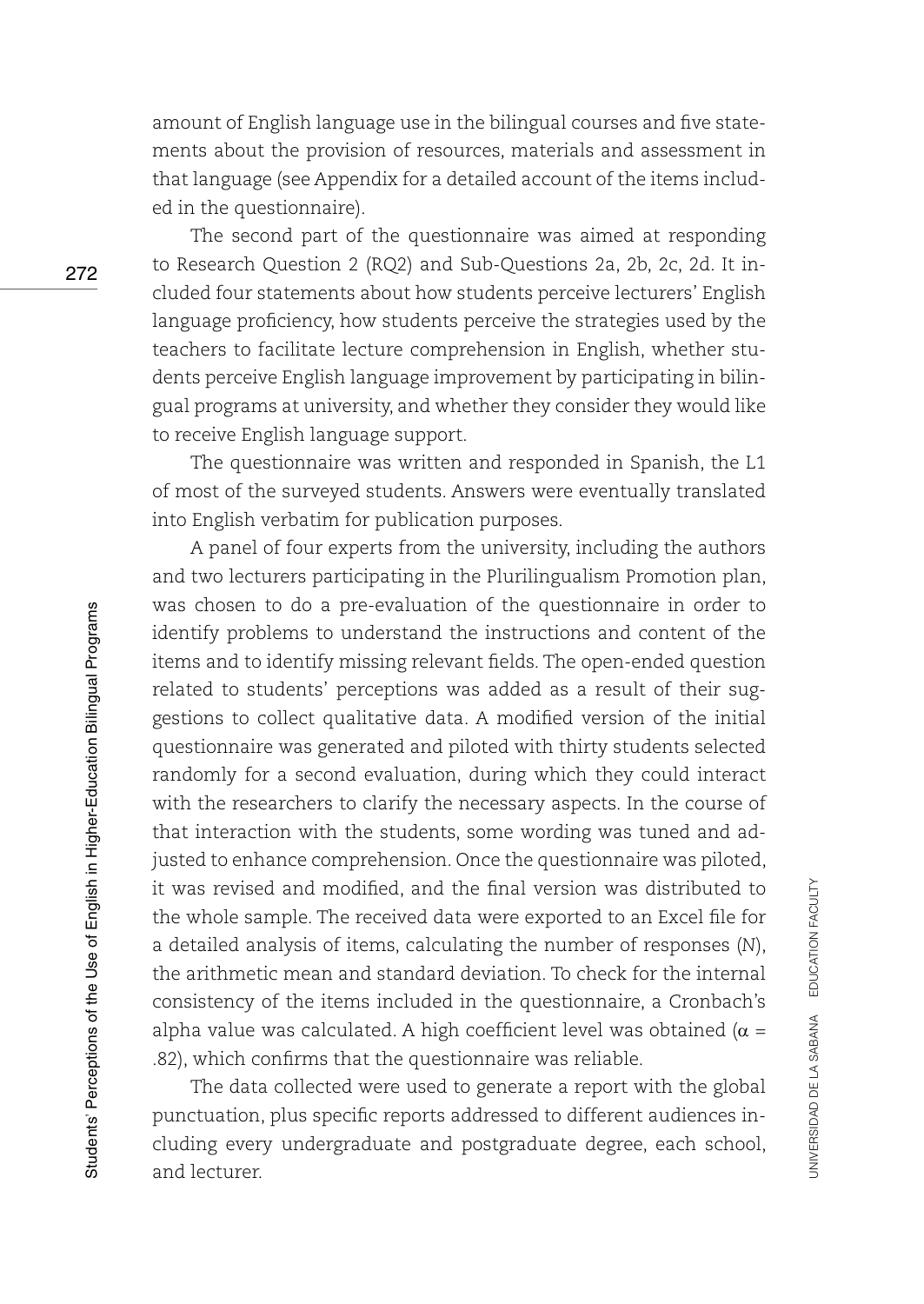#### **Procedure**

The procedure of analysis follows an exploratory mixed-methods approach. Quantitative data were obtained through the responses to the closed-ended Likert-based questions of the questionnaire, and qualitative data were analyzed from the open-ended responses.

The quantitative analysis considered, for each closed-ended response, the number of participants (*N*), the mean (*x*) and standard deviation (*SD*), a measure that gives information about the amount of dispersion or variation of a set of data— that is, it quantifies how the data are distributed about the mean value. Comments supporting the responses were submitted to qualitative analysis and managed with MAXQDA-10 software to identify extracts of students' opinions illustrating the results after coding and matching them to the items. The percentage of use of English as perceived by the students was also analyzed.

## **Findings**

The findings are presented following the order of the research questions (RQ1 and RQ2). For each research question, the quantitative data obtained in the study are presented first in the form of figures or tables, followed by the qualitative data based on students' narratives supporting their responses.

#### **Perceived amount of English language exposure**

The first research question (RQ1) refers to the students' perceptions about the amount of English language use in their bilingual course in terms of perceived percentage of the course taught in English, provision of resources, materials and assessment in that language. Regarding the students' perception (Table 2), there is a relevant number of students (189) who think that between 50% and 100% of the class is taught in English, while 121 students perceive that 25% of the class, or less, is taught in the foreign language.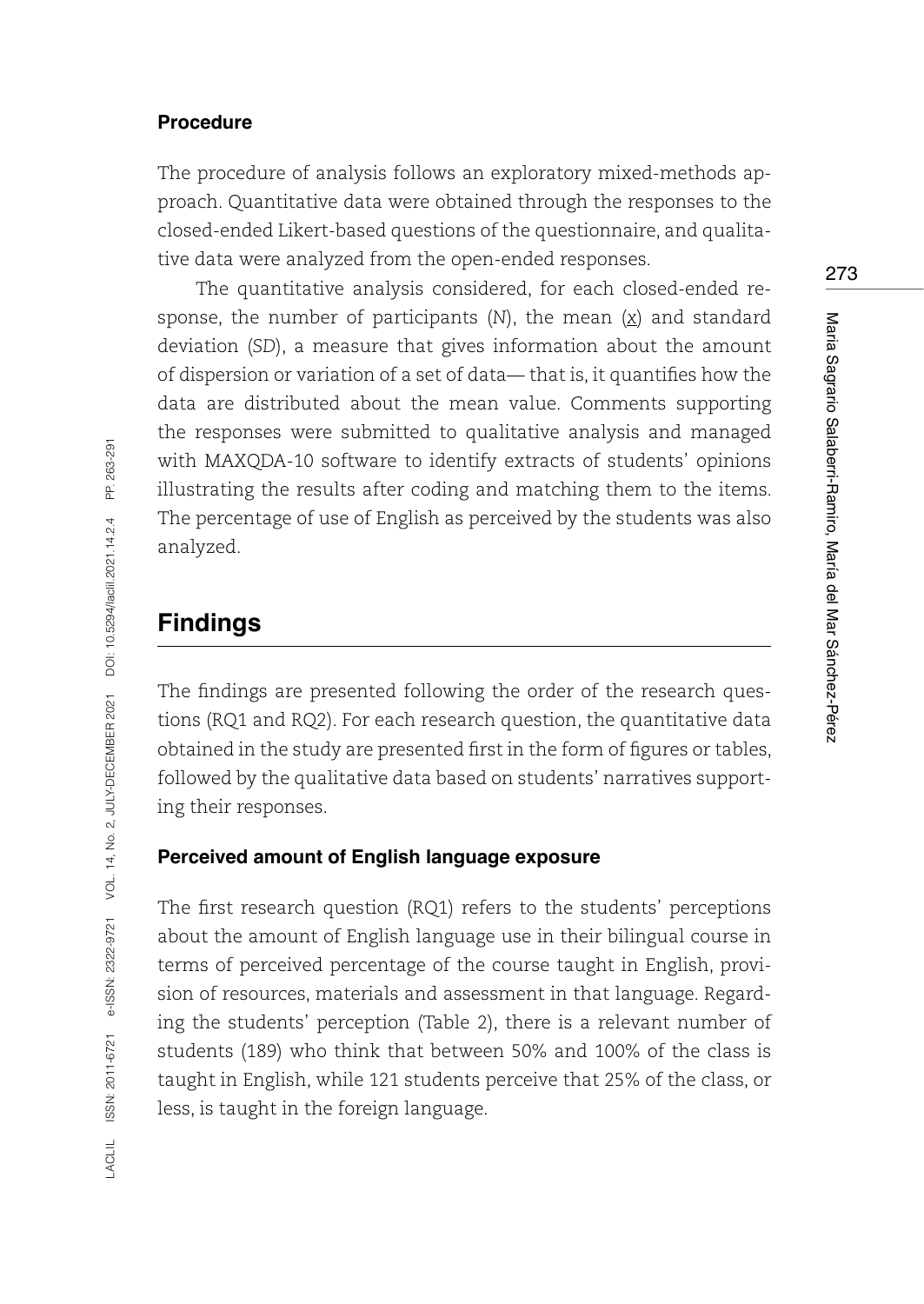| Ν  | Perceived % of English language<br>use in bilingual courses |
|----|-------------------------------------------------------------|
| 61 | 100%                                                        |
| 81 | 75%                                                         |
| 47 | 50%                                                         |
| 44 | 25%                                                         |
| 77 | $< 25\%$                                                    |

**Table 2.** Students' responses about the perceived percentage of the course taught in English

Source: Own elaboration.

As for the students' perceptions of the provision of resources materials in English (Table 3), they are quite homogeneous in most items. The highest scores refer to items 3 and 4, meaning that students perceive that classroom materials provided by the lecturers in bilingual courses are mostly available in English, especially course bibliography and information resources. The significant lowest score corresponds to item 5, which means that students perceive that tutorial sessions are mainly delivered in Spanish.

**Table 3.** Global results of the students' perceptions about the amount of English language use in bilingual courses

| Items (scale: $1 =$ strongly disagree, $5 =$ strongly agree)<br>$(N = 310)$                               | $\overline{X}$ | SD   |
|-----------------------------------------------------------------------------------------------------------|----------------|------|
| 2. The course program syllabus is available in English.                                                   | 3.47           | 1.68 |
| 3. The materials provided by the lecturer in face-to-face and<br>online lessons are available in English. | 3.68           | 1.42 |
| 4. Bibliography and other sources of information in English<br>have been recommended.                     | 3.83           | 1.33 |
| 5. Tutorial sessions are carried out in English.                                                          | 2.30           | 1.47 |
| 6. Course assessment is done in English.                                                                  | 3.46           | 1.57 |

#### Note: *x* = mean; SD = standard deviation Source: Own elaboration.

After obtaining the global score, a second quantitative analysis was done because some differences were observed between students pursuing varied university qualifications (Master's degree and undergraduate UNIVERSIDAD DE LA SABANA EDUCATION FACULTY

UNIVERSIDAD DE LA SABANA EDUCATION FACULTY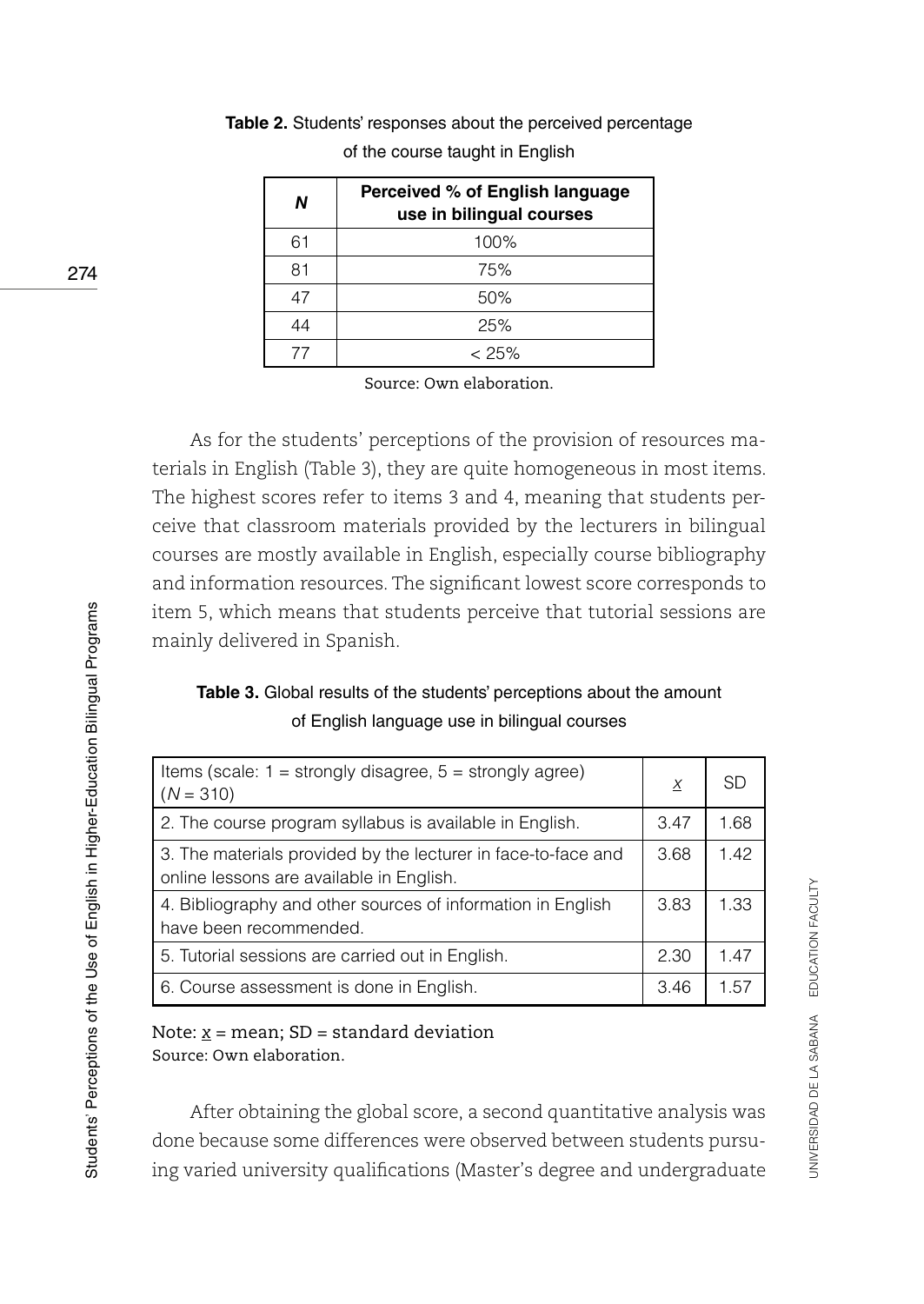students). Before the total integration in the European Higher Education Area (EHEA), a wide variety of higher education degrees coexisted in Spain. These include Diploma (3-year degree), Bachelor (4-year degree), Engineering (5-year degree), Undergraduate degree (4-year degree / 240 ECTS). Due to the process of gradual replacement of the former structure, started in 2009, by the system available when gathering the data for the present study, there were students following studies within different systems. This specification is shown in Table 2. Therefore, results will be presented both in general and according to this subsequent and more detailed analysis (Table 4).

| Items (scale: $1 =$<br>strongly disagree, $5 =$<br>strongly agree)                                                 | <b>DIP</b><br>$X(N = 24)$ | BA<br>$X(N = 67)$ | ENG.<br>$X(N = 20)$ | <b>UD</b><br>$X(N = 174)$ | МA<br>$X(N = 25)$ |
|--------------------------------------------------------------------------------------------------------------------|---------------------------|-------------------|---------------------|---------------------------|-------------------|
| 2. The course program<br>/syllabus is available in<br>English.                                                     | 1.88                      | 3.64              | 4.37                | 3.36                      | 4.12              |
| 3. The materials<br>provided by the<br>lecturer in face-to-face<br>and online lessons are<br>available in English. | 2.33                      | 3.59              | 4.21                | 3.74                      | 4.28              |
| 4. Bibliography<br>and other sources<br>of information in<br>English have been<br>recommended.                     | 3.20                      | 4.10              | 4.00                | 3.72                      | 4.20              |
| 5. Tutorial sessions are<br>carried out in English.                                                                | 2.16                      | 2.38              | 3.28                | 1.98                      | 3.21              |
| 6. Course assessment<br>is done in English.                                                                        | 2.50                      | 3.22              | 3.53                | 3.58                      | 3.91              |

**Table 4.** Students' perceptions of amount of English language use in bilingual courses according to different university levels

Note: *x* = mean; DIP = Diploma; BA = Bachelor's degree; ENG = Engineering; UD = Undergraduate degree; MA = Master's degree

Source: Own elaboration.

The first question asked whether or not the course program or syllabus was in English. Here, an important difference can be found in the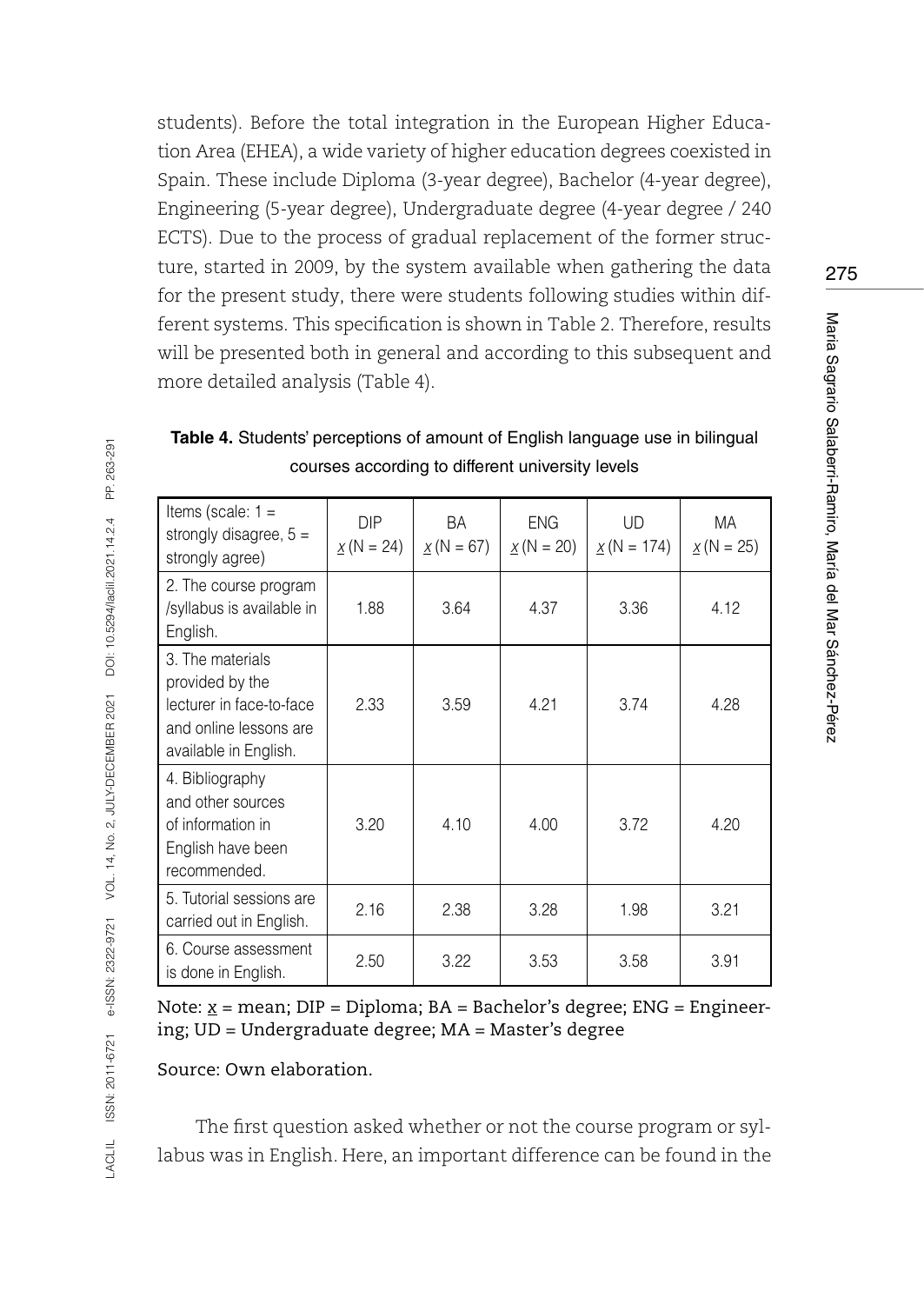means between students enrolled in ENG (4.37) and MA (4.12) when compared to the rest, which do not go over 3.64. Even though lecturers had to write the syllabus in English as part of the plan, it appears that some of them kept it in Spanish, especially in the case of DIP, where the mean is very low (1.88). Because the lecturers and administrators were provided with the results of the study, the following academic year all the syllabuses were completed in English and that was supervised by the coordinators of the plan. As for the qualitative data, students did not write any opinions in the open-ended option with respect to this item to support their answers.

The means of replies to Question 3 regarding the use of English in the material provided by the lecturer in-person and virtual classes was also very high in all groups (3.68), which attaches the third-best result to this item in the overall analysis (Table 1). MA students scored this item as the highest (4.28). The perception that students have is that lecturers use varied teaching material (videos, ICT resources, class notes, specific tasks for courses such as lab reports, case studies, etc.) in the foreign language as they express in the open question: "It's the first time that we have been presented a case study in business administration in English. This helps for the real world" (Student No. 36). They appreciate conciseness and focus on key and clear aspects when new information is introduced, as student No. 112 claims: "I value positively when teachers use short sentences, key ideas and diagrams in PowerPoint presentations of new material in English."

As for Question 4, related to the use of bibliography and other sources of information in English, most responses were very positive in all groups (3.83). Students appreciate the increase in the amount of specialized bibliography available in English at the library. In the case of MA students, the mean is notably high (4.20), but also in the rest of the groups, which gives to this issue the highest total mean. It is relevant, here, to mention the budget provided by the institution to be invested in bibliographical resources in the foreign language, a fact that has been implemented each academic year and has provided the library with a good number of books and journals in English. This overall positive perception of the use of bibliography in English can be appreciated in some students' comments, such as: "A good bibliography in English helps to understand, in depth, ideas introduced by lecturers in the classroom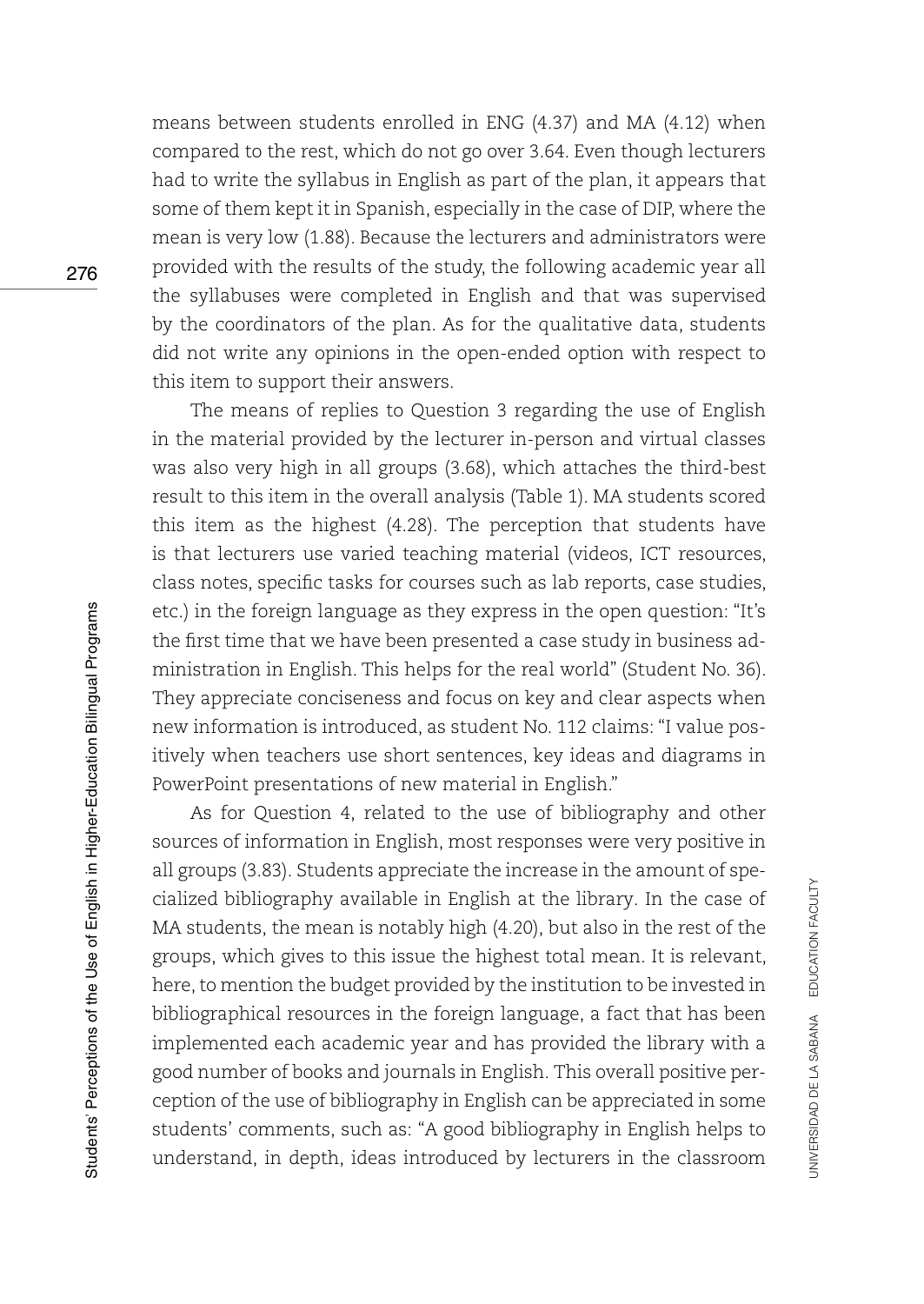through PowerPoint" (Student, No. 24), or "Reading in English helps to understand and review concepts" (Student No. 113).

In Question 5, students were asked about tutorials in English, and this item showed the lowest global mean (2.30). When analyzing the results in the different groups, we also find that the vast majority attached the lowest score to tutorials — see, for example, MA students (3.21), UD (1.98), and BA (2.38). In DIP (2.16) and ENG (3.28), this was the second-lowest score. Students express their opinion on the use of tutorials as an activity limited to solving students' individual problems: "We go to tutorials in the timetable scheduled by lecturers. We normally go to ask about exams or questions, and we speak in Spanish because it's not teaching time" (Student No. 226).

The sixth and last item in this section, referring to whether the assessment was done in the foreign language or not, scored relatively high (3.46), although relevant differences are found among the groups. MA students show the highest mean (3.91) of all groups, while this is very low (2.20) in the DIP group. The other groups have got similar means: BA (3.22), ENG (3.53), and UD (3.58). The results show that this essential activity is mainly developed in English except, for the Diploma students who seem to have more problems when facing the assessment in English, so lecturers made part of it in their L1, as student No. 98 indicates: "Only 15% of the questions in the final exam should be in English". They also suggest that only part of the assessment should be done in English: "The percentage of assessment in English should correspond to the percentage of the course taught in English" (Student No. 142). Sometimes they think that an adaptation of the types of questions in exams would help them answer: "I would prefer exams with multiple-choice questions rather than exams with questions that demand a lot of writing" (Student No. 176). There are many students who feel that assessment is not continuous and is more based on exams: "Assessment should be really continuous, incorporating class work, discussion groups, debates, etc. Exams make me feel nervous" (Student No. 241).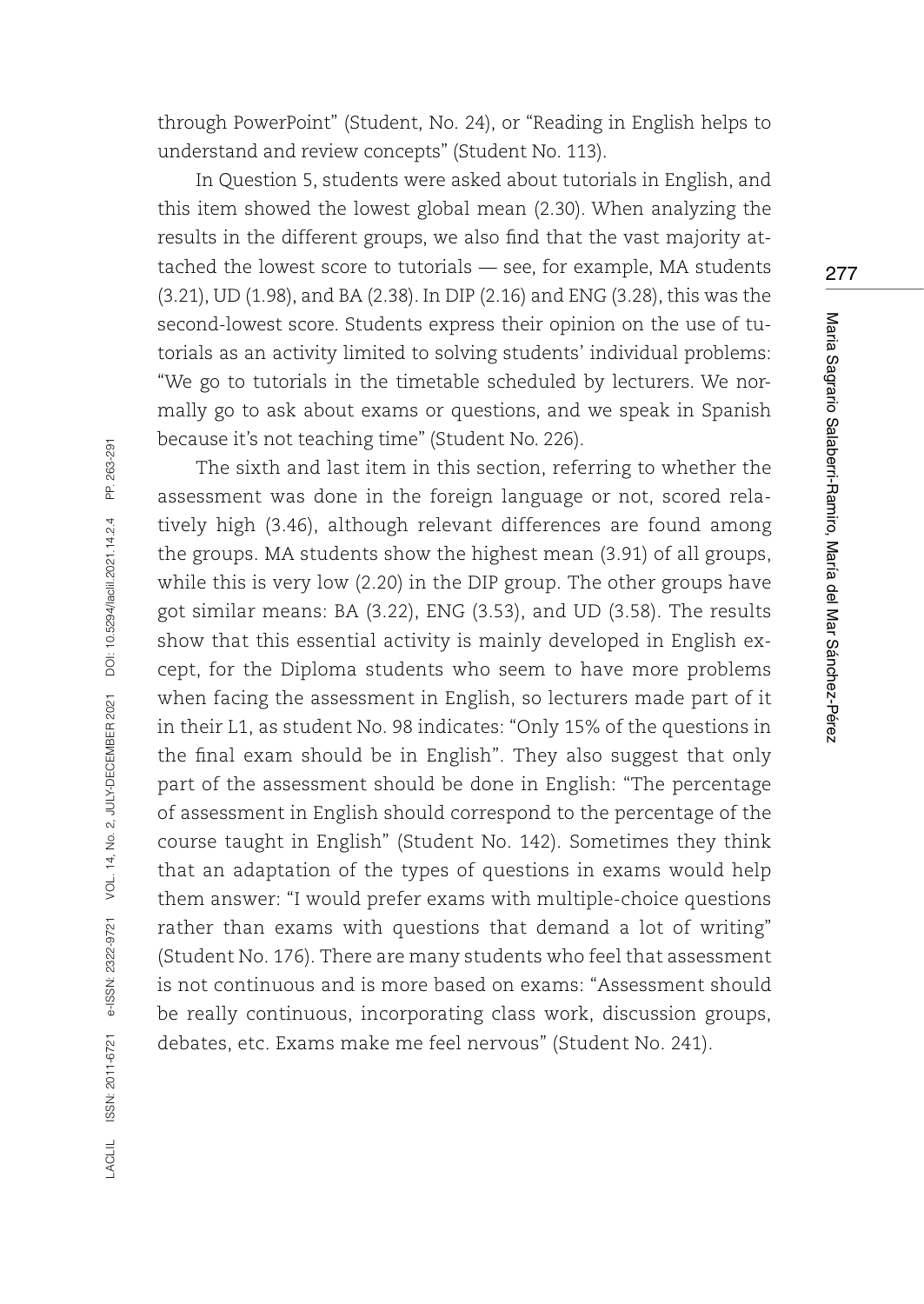The second research question (RQ2) refers to the students' perceptions of the use of the English language in their bilingual courses. This question was divided into four sub-questions concerning how students perceived their lecturers' accuracy and fluency in the use of English, the strategies used by the lecturers to facilitate lecture comprehension in English, whether they perceived any English language improvement by attending bilingual courses, and whether they considered they needed additional English language support. The results of the quantitative analysis of the responses to the items concerning these questions are shown in Table 5 (global results) and Table 6 (results according to different university levels).

### **Table 5.** Global results of the students' perceptions about the use of the English language in bilingual courses

| Items (scale: $1 =$ strongly disagree, $5 =$ strongly agree)<br>$(N = 310)$                                                                               | Х    | SD   |
|-----------------------------------------------------------------------------------------------------------------------------------------------------------|------|------|
| 1. I consider appropriate the course lecturer's English language<br>level.                                                                                | 3.79 | 1.33 |
| 2. The lecturer uses strategies in English to make the<br>information comprehensible to the students when he/she<br>observes that they have difficulties. | 3.49 | 1.51 |
| 3. Attending courses in English has contributed to an<br>improvement in my English language use.                                                          | 3.23 | 1.55 |
| 4. I would like to receive specific English language training<br>related to the course contents.                                                          | 3.40 | 1.51 |
| Note: $x =$ mean; SD = standard deviation                                                                                                                 |      |      |

Source: Own elaboration.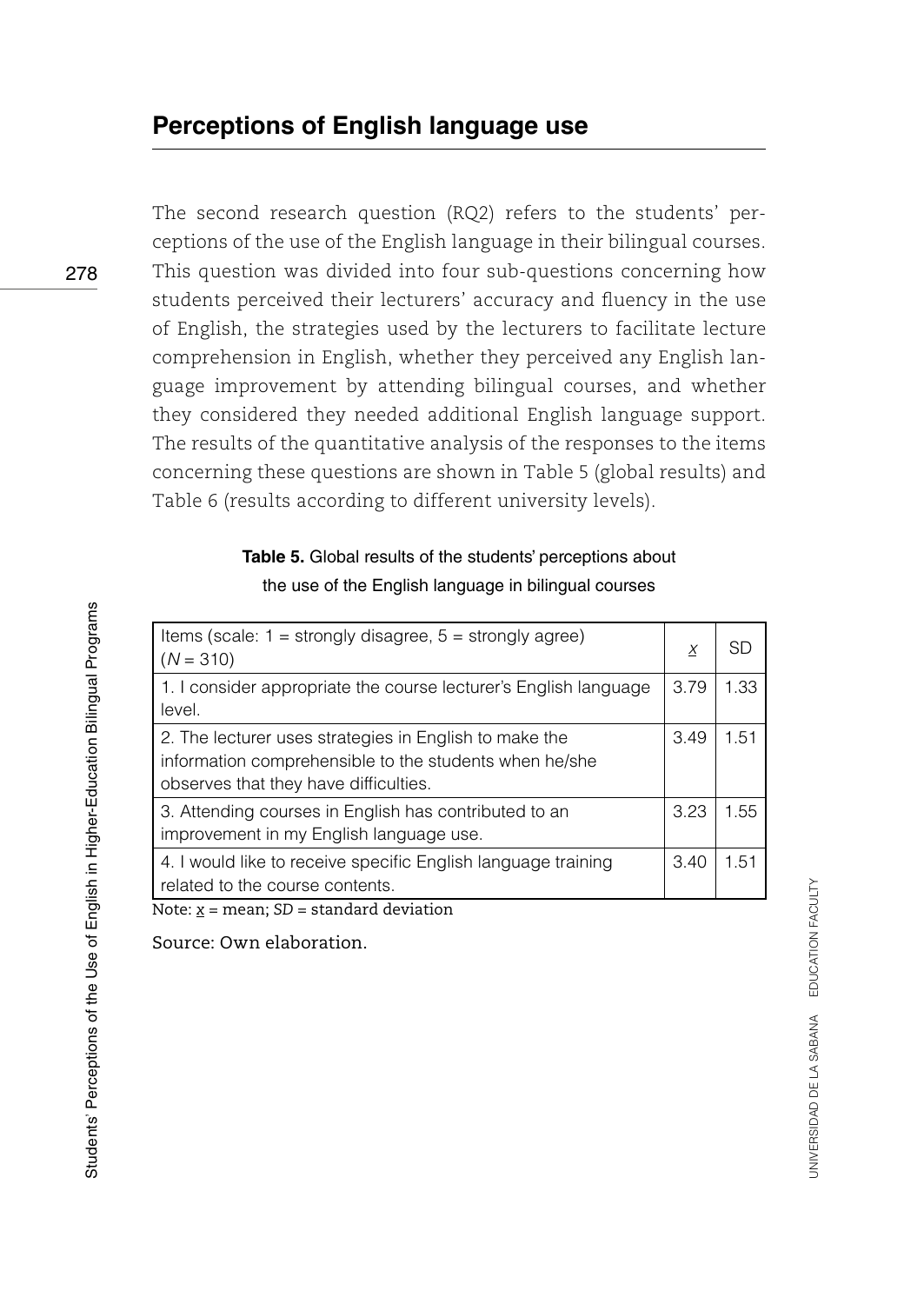| Items (scale: $1 =$ strongly<br>disagree, $5 =$ strongly<br>agree)                                                                                                    | <b>DIP</b><br>$x(N = 24)$ | BA<br>$X(N = 67)$ | <b>ENG</b><br>$X(N = 20)$ | <b>UD</b><br>$X(N = 174)$ | МA<br>$X(N = 25)$ |
|-----------------------------------------------------------------------------------------------------------------------------------------------------------------------|---------------------------|-------------------|---------------------------|---------------------------|-------------------|
| 1. I consider appropriate<br>the course lecturer's<br>English language level.                                                                                         | 3.75                      | 4.08              | 3.94                      | 3.68                      | 3.72              |
| 2. The lecturer uses<br>strategies in English to<br>make the information<br>comprehensible to the<br>students when he/she<br>observes that they have<br>difficulties. | 2.44                      | 3.77              | 4.00                      | 3.45                      | 3.50              |
| 3. Attending courses in<br>English has contributed<br>to an improvement in my<br>English language use.                                                                | 2.29                      | 3.29              | 3.58                      | 3.21                      | 3.52              |
| 4. I would like to receive<br>specific English language<br>training related to the<br>course contents.                                                                | 3.25                      | 3.41              | 3.16                      | 3.39                      | 3.76              |

Table 6. Students' perceptions of the use of the English language in the bilingual courses at different university levels

Note: <u>*x*</u> = mean; DIP = Diploma; BA = Bachelor's degree; ENG = Engineering; UD = Undergraduate degree; MA = Master's degree Source: Own elaboration.

Regarding students' perception about lecturers' English language level, they show a global high score (3.79) (Table 5) but not equally found among the different university levels (Table 6). MA students have a questioning attitude towards the lecturers' use of English, which is expressed through their comments: "Teachers can help to increase the students' level of English, but they can also contribute to lower it down when they do not interact with the class orally and just read slides or notes, sometimes with errors" (Student No. 153). Other students at this level focus on the strict use lecturers make of formal English and demand use of more colloquial language, as student No. 187 pinpoints: "More colloquial expressions could be used by teachers and not just make use of correct formal language." Some students in undergraduate courses tend to appraise positively the lecturers' use of English, rein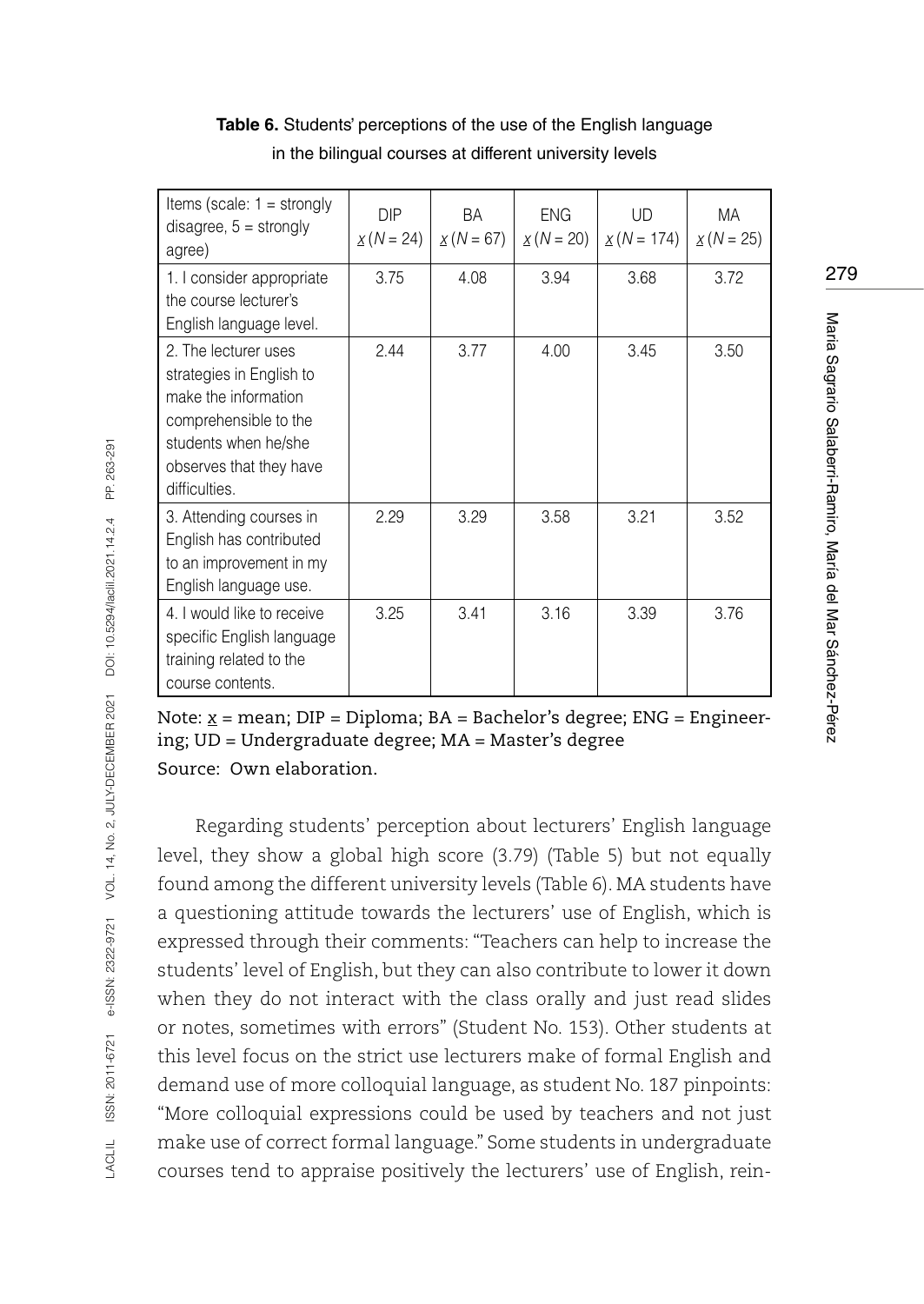forcing the idea that it can be a springboard to achieve a B1 level, which is required for undergraduate students to complete their degrees in most Spanish universities, according to educational regulations: "To achieve a B1 level is a nightmare for many students who would rather prefer to choose bilingual subjects leading to the achievement of that level" (Student No. 127).

In item 8, the students were asked about the strategies used in English by lecturers to make the information comprehensible when they observed that students had difficulties. The global mean is 3.49, and it goes over the mean in the group of BA (3.77), ENG (4.00), and MA (3.50). Different teaching strategies are signaled by the students as supportive to help them understand lessons better, e.g.: "The teacher has been able to make the course fun and comprehensible to everybody, adapting the language when necessary" (Student No. 123). More concrete strategies have been highlighted in relation to types of questions, as Student No. 266 points out: "The teacher gave us opportunities to answer questions that we did not understand at the beginning, giving alternatives to choose from or asking as to say just yes or no when the question was very difficult". The role of comprehension checks as a type of question has also been observed by students: "I learn more when the teacher checks that we are following the explanation" (Student No. 106). Repetition has also been identified as a strategy that helps them understand better: "The difference with teaching through the L1 is that she repeats using the same or other words when we don't understand" (Student No. 149).

As for item 9 regarding students' perception of how attending courses in English had contributed to their improvement in their language proficiency level, the global mean is 3.23, which makes it the second-lowest score in the questionnaire after the question about tutorials in the first section. When comparing data obtained from the different groups, one can observe that MA (3.52), ENG (3.21) and UD (3.21) students also attached the second-lowest score to this item expressing opinions about the few opportunities they have perceived as valuable to improve their level of English. For example, "The fact that teachers focus on specific words and concepts does not help to improve my general English. In fact, I think I have lowered down my level" (Student No. 71). The other two groups including DIP (2.29) and BA (3.29) students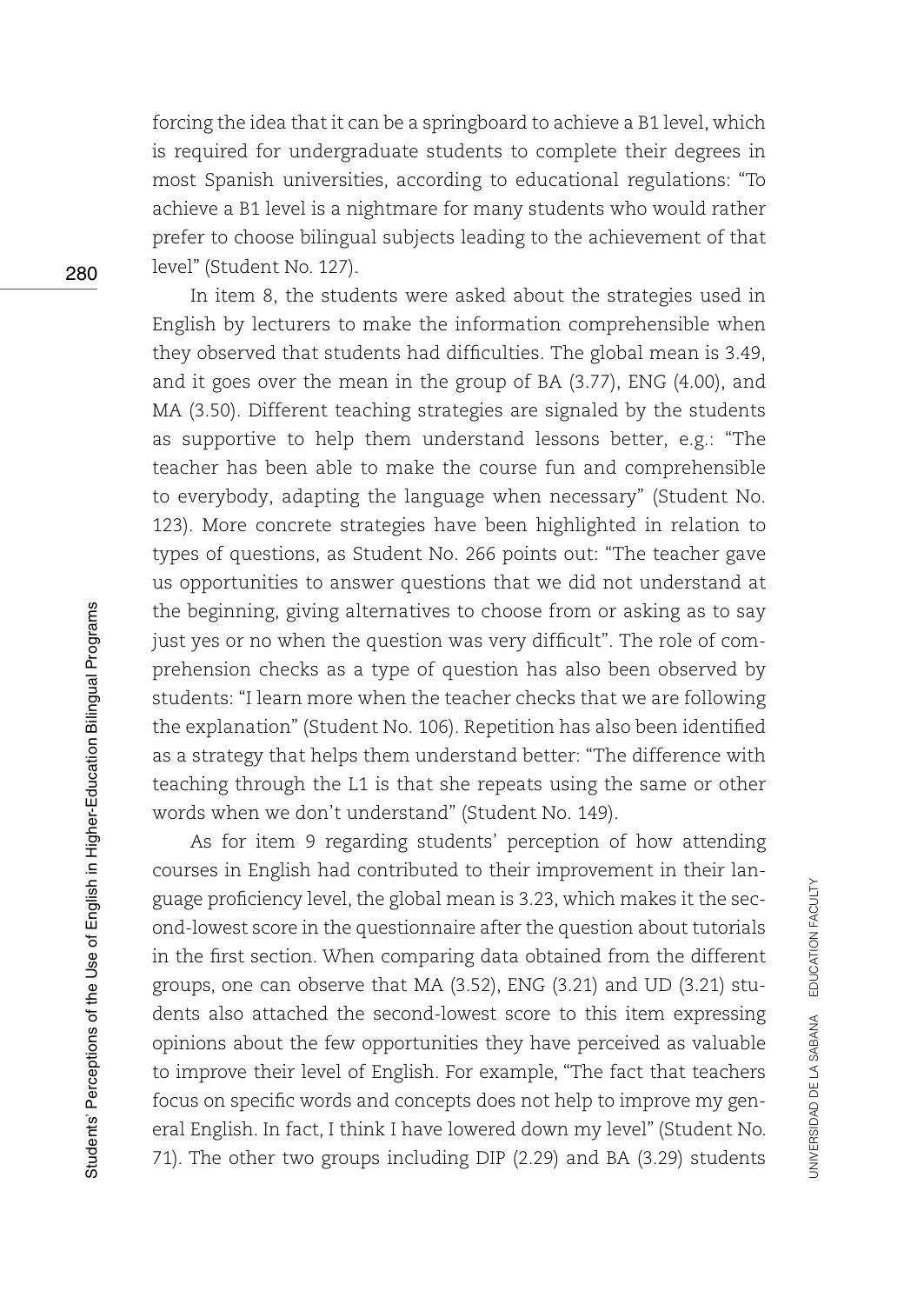recognize more opportunities to improve their level of language use when compared to other items, as Student No. 93 claims: "Because we do not have the subject of English in our studies, this is a good opportunity to refresh and improve our level of English." This may be due to the fact that the first three groups mentioned above normally have a higher language proficiency level, especially MA students who need to have a certified B1 level after finishing their undergraduate courses to obtain the final qualification. On the other hand, DIP students had accessed their studies with a lower mark in the university entrance examination, and BA students belong to the extinguishing study plans in which they did not have to achieve a set level of English to get a qualification.

Finally, the replies to item 10 were related to the students' desire to receive added specific language training connected to the course contents, that is, to be offered English for Academic or Specific Purposes (EAP/ESP) courses to support their use of the foreign language in parallel with their immersion in courses taught in English. The global mean of answers is 3.40, which is quite high and meaningful if we examine the results from the different groups and the free opinions given by the students. The highest mean is provided by MA students (3.76) when compared to the rest of the groups (UD (3.39), ENG (3.16), BA (3.41) and DIP (3.25) students). In fact, qualitative comments in the different groups claim for the existence of English as a subject in their studies. For example, "English should be a subject from the first academic year with a focus on vocabulary and specific terms that we will need to use in future professions" (Student No. 154). This is particularly relevant in the context of the University of Almeria which, like many other Spanish universities, does not include English as a subject in many study plans (Law, Engineering, Health, etc.). Some students even add that English should be compulsory throughout their studies in HE: "I think we need to have the subject of English as mandatory in our studies because English taught courses are not enough" (Student No. 129). Some others underscore their attrition in English when they do not have English as a subject, e.g., "We learn more specific English, sometimes for a few subjects, but we forget our knowledge of general English because we do not practise it" (Student No. 206). The general feeling is that they lose their general communicative skills in English progressively, even though they improve their formal specific English language skills.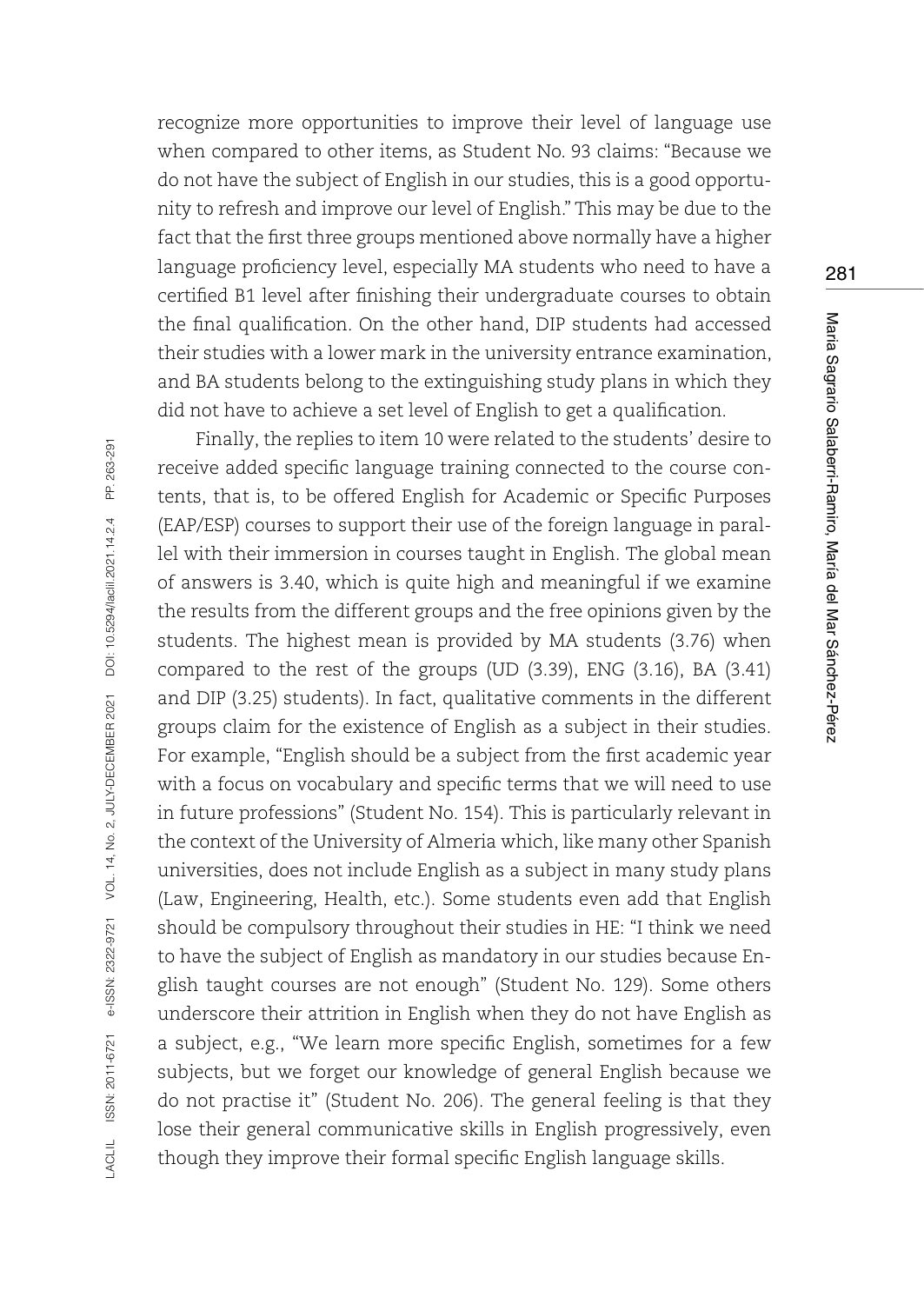## **Discussion**

The purpose of this study was to gain insights into students' perception of the use of English in bilingual programs in a Spanish university context. Regarding their impression about the amount of English language use in class, more than 60% of the surveyed students consider that more than half of the time is taught in English, whereas nearly 40% perceive that approximately a quarter of the time is taught in this language. Most of them consider, overall, that classroom materials provided by the lecturers in bilingual courses are mostly available in English, especially course bibliography and information resources, as occurred initially in most Spanish bilingual HE settings. These findings reinforce the assumption of the diverse nature of bilingual education at tertiary level, which requires further and in-depth analyses to ascertain the multiple and varied casuistries that may occur in these contexts, even within the same setting or institution (Dafouz & Smit, 2020). In contrast to these differentiated results, our findings show that, according to students' perception, in general, lecturers did not make extensive and systematic use of tutorials in the foreign language. Students also had the perception that tutorials were designed to solve doubts or problems of those classmates who voluntarily went to talk to lecturers in the fixed tutorial timetable, rather than to add further practice. Probably a different organization of tutorials to carry out actions in English to interweave both language and content would be beneficial to overcome students' challenges and would provide more benefits, as they are based on the performance of planned tasks in tutorial groups like reading graphs and charts, defining key concepts and paragraph writing (Hernández-Nanclares & Jiménez-Muñoz, 2017).

The issue of assessment in bilingual programs has proved to be controversial for the students. Lecturers may try to assess in English, but sometimes there is a negative reaction on the part of the students because they perceive that assessment is not formative and continuous in many cases, and exams have an important effect on their final academic results (Lasagabaster et al., 2018). Most students are afraid of achieving lower marks when they do summative assessment through exams in English, and they claim for continuous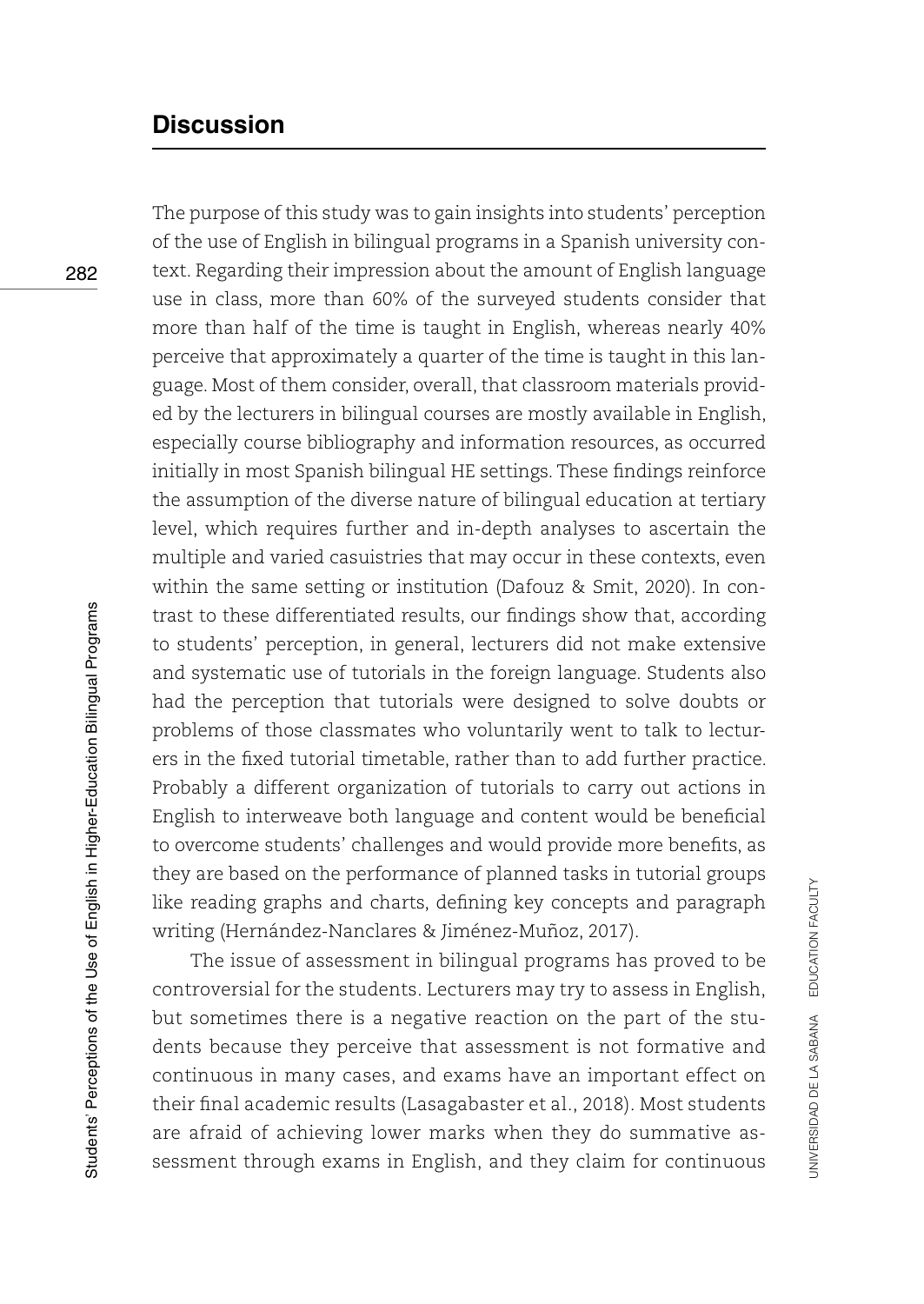assessment, which also shows the lack of formative assessment in the context under analysis. The words from Fortanet (2013) on this matter are clarifying, arguing for the need for "some degree of accommodation to the learners' needs, especially in (…) [the] type of assignments and assessment procedures" (p. 35). Our findings support previous research carried out in the Spanish context, which highlights the need to consider continuous and formative assessment with a focus on the students' overall performance and not just summative assessment based mainly on subject contents (Ball & Lindsay, 2013; Dafouz, 2014).

Regarding lecturers' the English language level, students perceived, overall, that most had an adequate language proficiency level, although some manifested explicitly the lack of interaction with students and an excessive focus on academic language use, especially at postgraduate level, which concurs with other studies where students demand more opportunities to interact with lecturers in English to promote basic interpersonal communicative skills (Cummins, 2008) in bilingual HE lessons (Doiz et al., 2019).

As for students' perceptions of the strategies that teachers use in classroom interaction, they are aware of the importance of the lecturer's discourse to co-construct meanings, be it in the form of questions, comprehension checks, repetition, etc. These results strengthen Dafouz and Sánchez's (2013) claims about the need for lecturers to receive training on attention to their own discourse in the classroom in order to identify the language that can be used to support student learning, for example, repetition, paraphrasing, slow delivery, use of synonyms (Doiz et al., 2013), etc.

Regarding students' perceptions about the opportunities that bilingual courses offer to improve their English language use, it was found that those with a higher level of proficiency seem to have higher expectations to improve their English language use, while students with a lower level find more language benefits in English taught courses. This echoes results from other studies (Aguilar & Muñoz, 2013; Aguilar & Rodríguez, 2012), which report that elementary level students benefit more from participating in bilingual courses in terms of language development, especially in listening comprehension and grammar skills.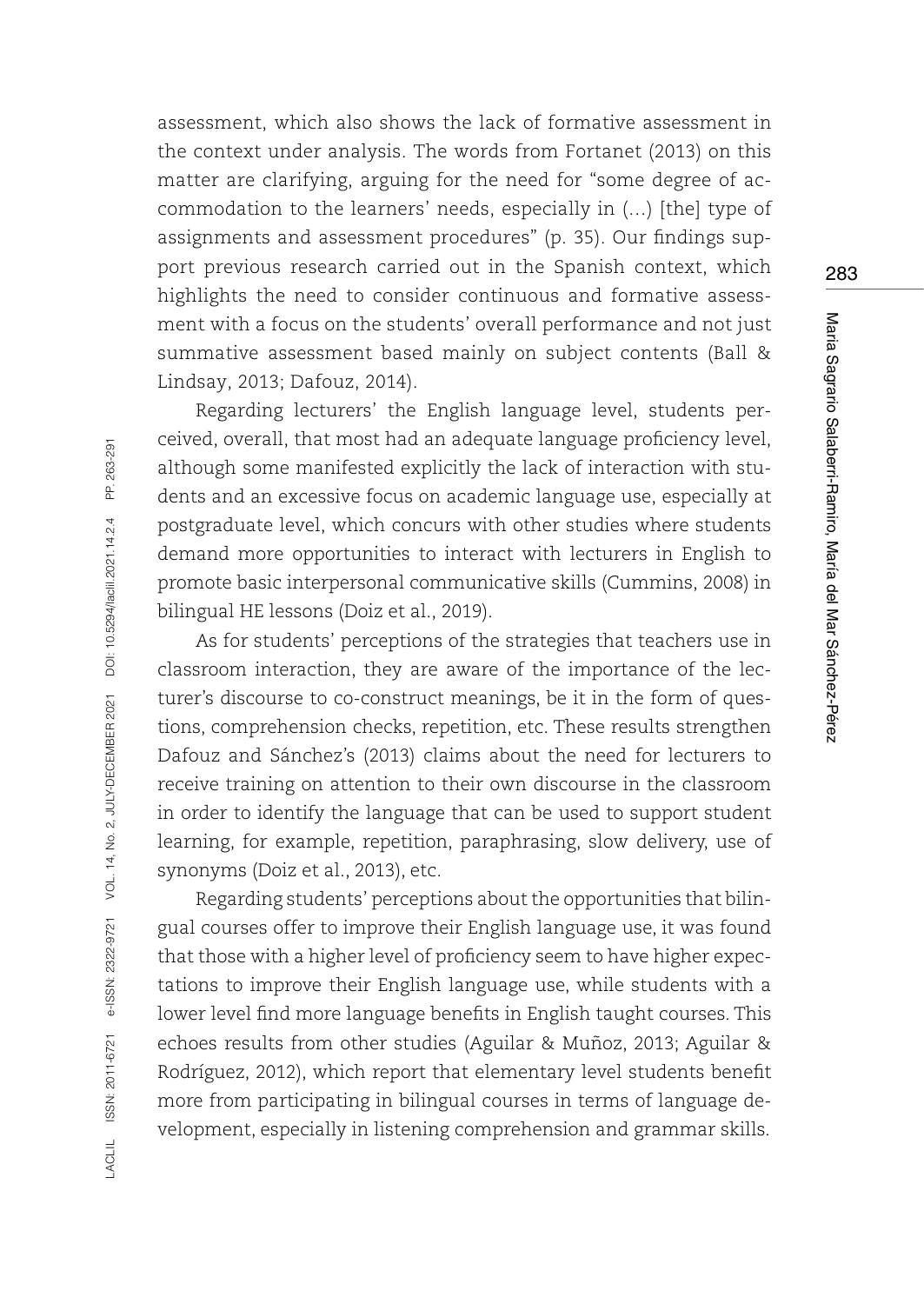As for the students' perceived need to receive English language training and support together with bilingual courses, a high number of students have the impression that attending a few isolated language courses would not help them to maintain their initial command of the foreign language. Considering that English is not part of the study plans as a course subject in most Spanish universities, except for Philology and Business studies, among others, students claim for the inclusion of English as a subject in their studies because they have the perception of going through an attrition process (Smith, 2004). Higher-education institutions should, therefore, reconsider the possibility to include specific language-related courses to complement bilingual education programs at tertiary level to foster students' academic development, not only in terms of disciplinary content acquisition, but to maintain and reinforce their previous English language knowledge (Airey, 2012, 2020; Lyster, 2017).

## **Conclusion**

This study has filled an existing research gap by analyzing HE students' perceptions about the use of English in bilingual programs in a Spanish university context, an issue still underexplored in bilingual higher-education research. Findings show that bilingual lessons are not necessarily taught completely in the target language, but bibliography and resources are frequently provided in English. The majority of the students showed reluctance towards being examined in the foreign language, arguing for continuous and formative assessment centered on students' course overall performance.

Most surveyed participants reported an adequate perceived English language proficiency on the part of their lecturers but demanded further classroom interaction and focus on social communicative practices, although they acknowledge the strategies used by the lecturers to facilitate comprehension in the foreign language. Finally, as regards the students' improvement of their command of English by participating in bilingual courses, there are marked differences between higher and lower proficiency students, the latter being those who observed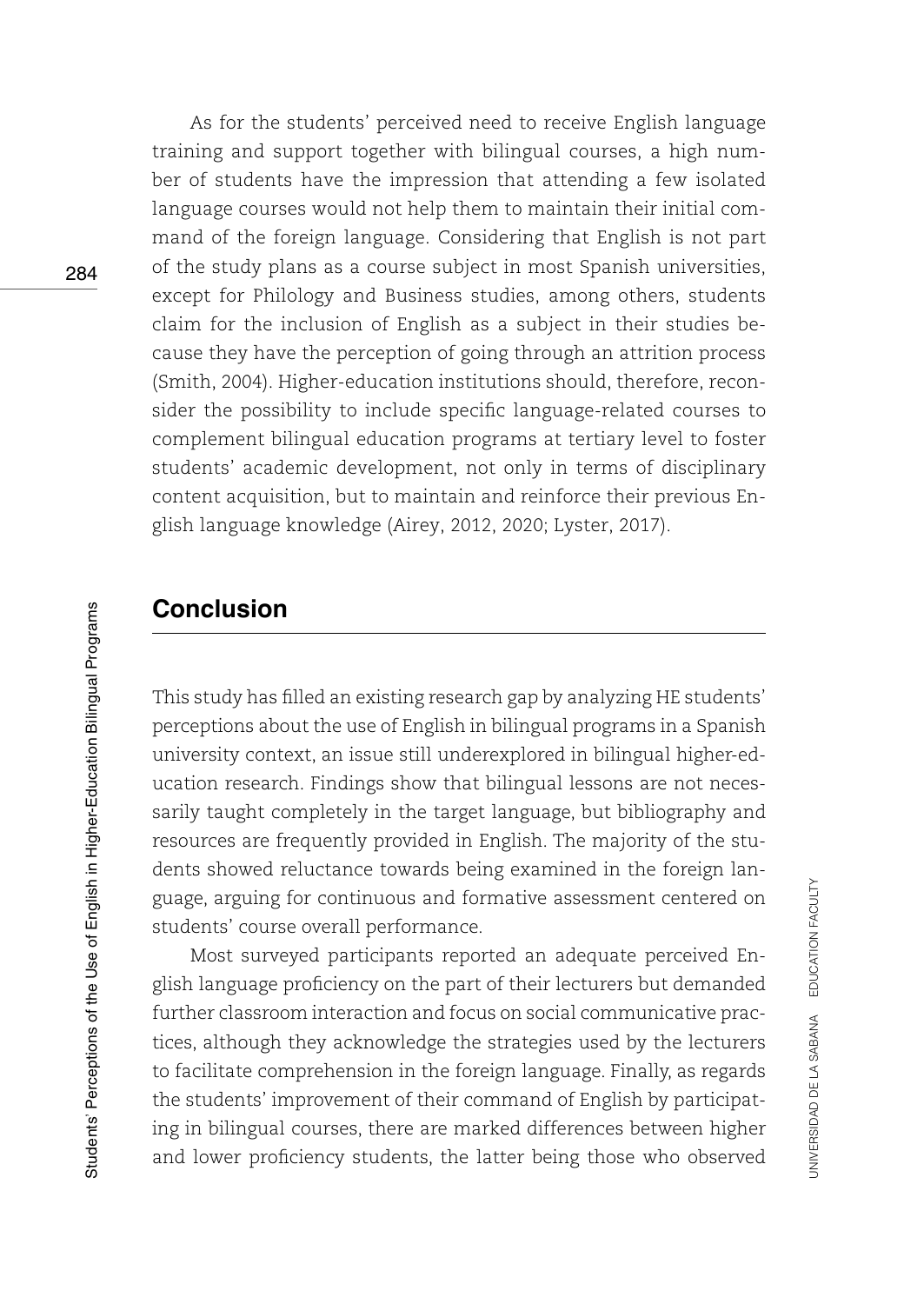higher benefits in their English language development. Most also advocate for the inclusion of English language-related courses to avoid a language attrition.

From a pedagogical perspective, this study suggests that bilingual education at tertiary level should be developed in the form of ICLHE-oriented dynamics, where the target language gains focus in bilingual course syllabi and students receive the necessary language support. This new orientation of bilingual education at tertiary level should be accompanied by specific teacher educational programs focused on the integration of content and language in HE and possible collaboration or team teaching between content and language experts.

While the findings of this study provide valuable insights into students' voices about the use of English in bilingual programs at tertiary level, it should be acknowledged that, despite the significant number of participants of this study, it is focused only on a particular context, which prevents from the generalization of these results due to the high specificity of bilingual university contexts. Additionally, the analysis of the data is based upon self-reported questionnaires, which may lead to imprecise answers because of possible under- or overestimation derived from unintentionally provisions of socially desirable responses. Therefore, further studies involving different bilingual university contexts and research instruments such as interviews, focus or discussion groups would be desirable to obtain more precise views on the students' perceptions. The combination of results of the current study and data collected from the above suggested research proposals could help stakeholders and researchers on bilingual education at tertiary level understand how students perceive the challenging endeavor of learning disciplinary content in an additional language in an increasingly international bilingual higher education scenario.

This research did not receive any specific grant from funding agencies in the public, commercial, or not-for-profit sectors.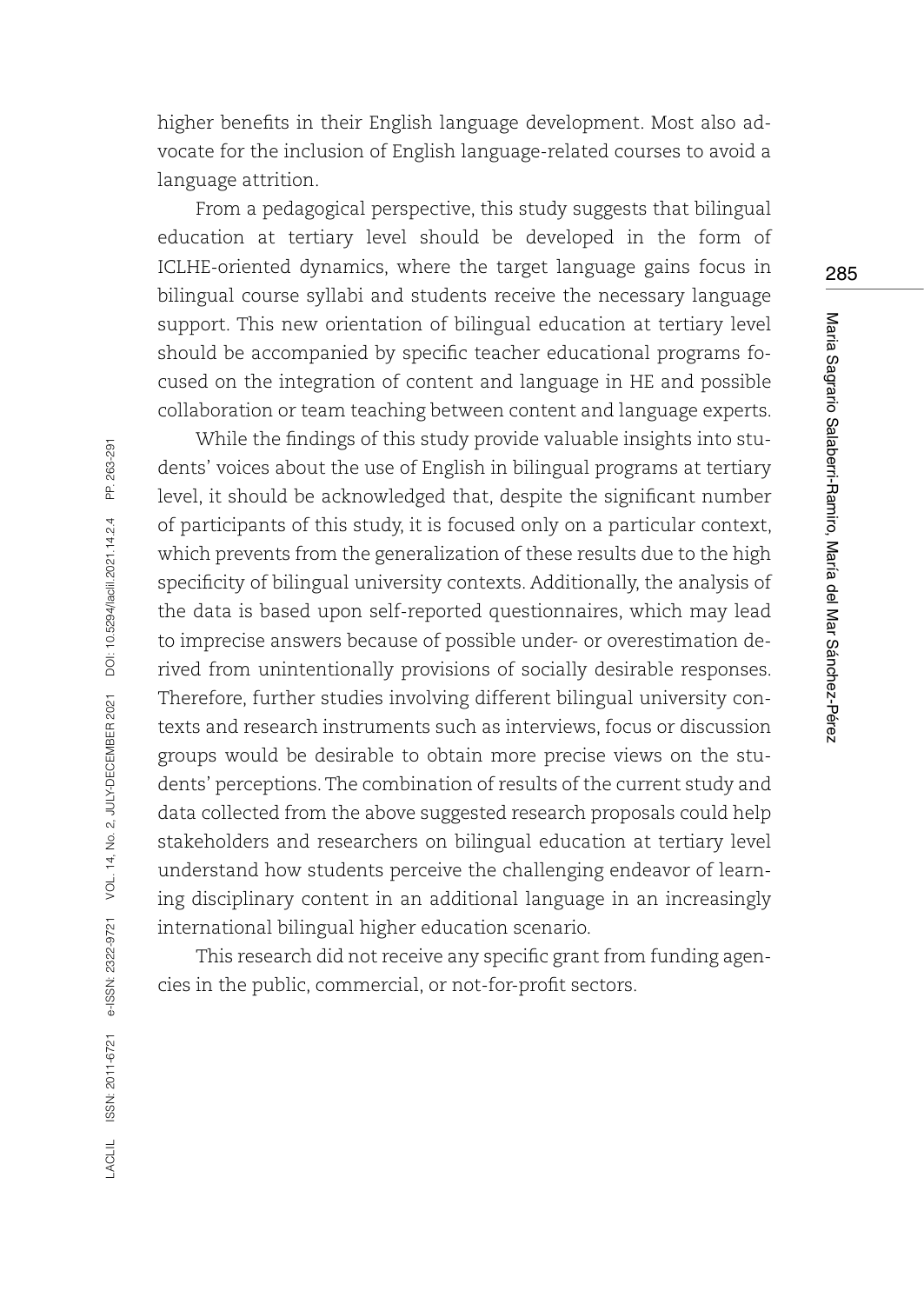## **References**

- Aguilar, M. (2017). Engineering lecturers' views on CLIL and EMI. *International Journal of Bilingual Education and Bilingualism*, *20*(6), 722–735. <https://doi.org/10.1080/13670050.2015.1073664>
- Aguilar, M., & Muñoz, C. (2013). The effect of proficiency on CLIL benefits in Engineering students in Spain. *International Journal of Applied Linguistics*, *24*(1), 1–18. <https://doi.org/10.1111/ijal.12006>
- Aguilar, M., & Rodríguez, R. (2012). Lecturer and student perceptions on CLIL at a Spanish university. *International Journal of Bilingual Education and Bilingualism*, *15*(2), 183–197. [https://doi.org/10.1080/13670050.20](https://doi.org/10.1080/13670050.2011.615906) [11.615906](https://doi.org/10.1080/13670050.2011.615906)
- Airey, J. (2012). "I don't teach language". *AILA Review*, *25*, 64–79. [https://doi.](https://doi.org/10.1075/aila.25.05air) [org/10.1075/aila.25.05air](https://doi.org/10.1075/aila.25.05air)
- Airey, J. (2020). The content lecturer and English-medium instruction (EMI): Epilogue to the special issue on EMI in higher education. *International Journal of Bilingual Education and Bilingualism*, *23*(3), 340–346. [https://](https://doi.org/10.1080/13670050.2020.1732290) [doi.org/10.1080/13670050.2020.1732290](https://doi.org/10.1080/13670050.2020.1732290)
- Ball, P., & Lindsay, D. (2013). Language demands and support for English-medium instruction in tertiary education. Reflections on the Basque experience. In A. Doiz, D. Lasagabaster, & J. M. Sierra (Eds.), *English-medium instruction at universities: Global challenges* (pp. 44–61). Multilingual matters. <https://doi.org/10.21832/9781847698162-007>
- Costa, F. (2016). *CLIL (Content and Language Integrated Learning) through English in Italian Higher Education*. LED.
- Coyle, D., Hood, P., & Marsh, D. (2010). *CLIL. Content and Language Integrated Learning*. Cambridge University Press. [https://doi.](https://doi.org/10.1017/9781009024549.001) [org/10.1017/9781009024549.001](https://doi.org/10.1017/9781009024549.001)
- Cummins, J. (2008). BICS and CALP: Empirical and theoretical status of the distinction. In B. Street, & N. H. Hornberger (Eds.). *Encyclopedia of language and education* (pp. 71–83). Springer. [https://doi.](https://doi.org/10.1007/978-0-387-30424-3_36) [org/10.1007/978-0-387-30424-3\\_36](https://doi.org/10.1007/978-0-387-30424-3_36)
- Dafouz, E. (2014). Integrating content and language in European higher education: An overview of recurrent research concerns and pending issues. In P. Joycey, E. Agathopoulou, & M. Mattheoudakis (Eds.), *Cross-curricular approaches to language education* (pp. 289–304). Cambridge Scholars Publishing.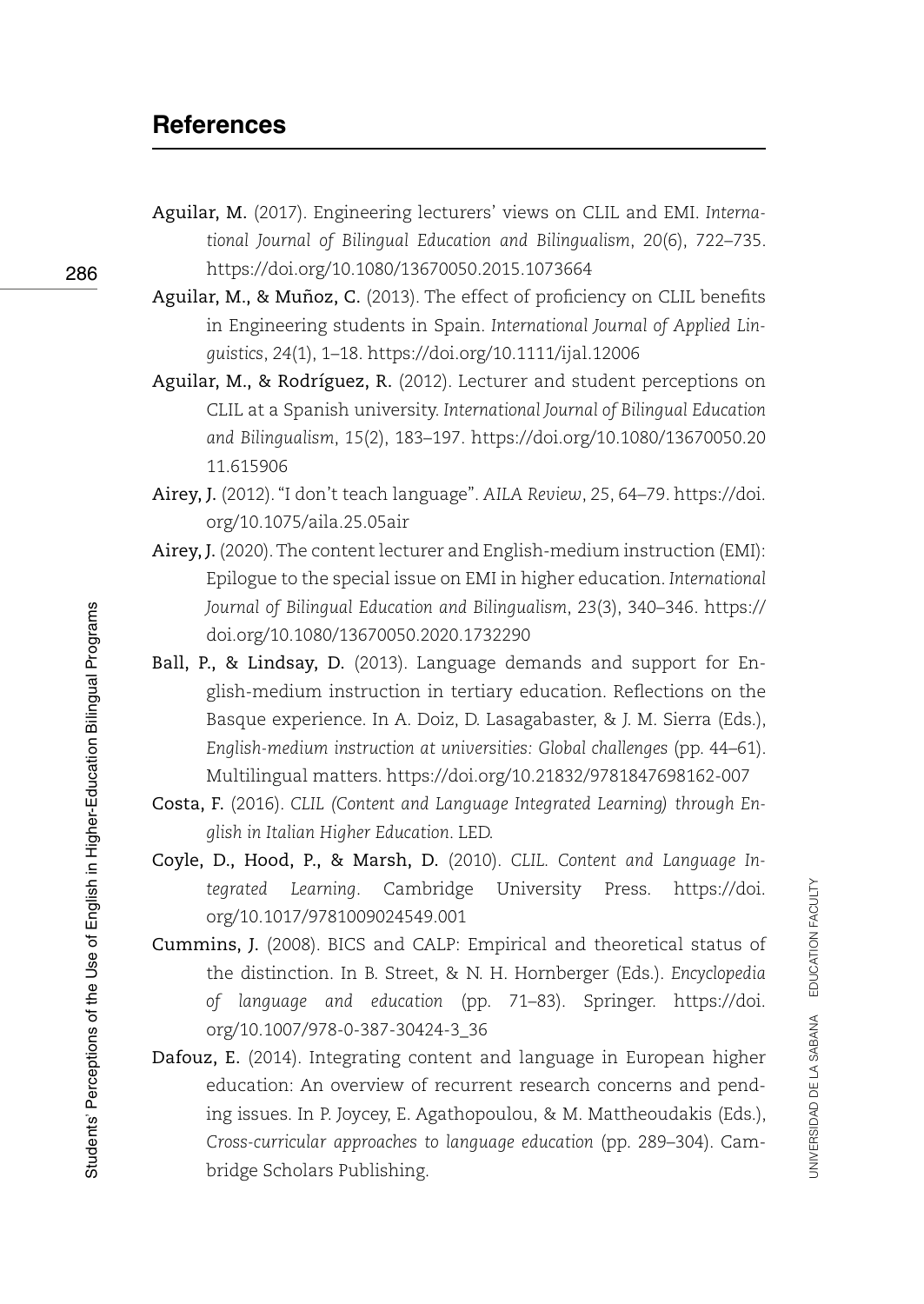- Dafouz, E., & Sánchez, D. (2013). "Does everybody understand?" Teacher questions across disciplines in English-mediated university lectures: An exploratory study. *Language Value*, *5*, 129–151. [https://doi.](https://doi.org/10.6035/LanguageV.2013.5.7) [org/10.6035/LanguageV.2013.5.7](https://doi.org/10.6035/LanguageV.2013.5.7)
- Dafouz, E., & Smit, U. (2020). *ROAD-MAPPING English-medium education in the internationalised university.* Palgrave McMillan. [https://doi.](https://doi.org/10.1007/978-3-030-23463-8) [org/10.1007/978-3-030-23463-8](https://doi.org/10.1007/978-3-030-23463-8)
- Doiz, A., Lasagabaster, D., & Sierra, J. M. (Eds.) (2013). *English-medium instruction at universities: Global challenges*. Bristol: Multilingual matters. <https://doi.org/10.21832/9781847698162>
- Fortanet, I. (2013). *CLIL in higher education: Towards a multilingual language policy.* Bristol: Multilingual Matters. [https://doi.](https://doi.org/10.21832/9781847699374) [org/10.21832/9781847699374](https://doi.org/10.21832/9781847699374)
- Genesee, F. (2004). What do we know about bilingual education for majority language students? In T. K. Bhatia, & W. Ritchie (Eds.), *Handbook of bilingualism and multiculturalism* (pp. 547–576). Wiley-Blackwell. <https://doi.org/10.1002/9780470756997.ch21>
- Hernández-Nanclares, N., & Jimenez-Muñoz, A. (2017). English as a medium of instruction: Evidence for language and content targets in bilingual education in economics, *International Journal of Bilingual Education and Bilingualism, 20*(7), 883–896. [https://doi.org/10.1080/13670](https://doi.org/10.1080/13670050.2015.1125847) [050.2015.1125847](https://doi.org/10.1080/13670050.2015.1125847)
- Kamasak, R., Sahan, K., & Rose, H. (2021). Academic language-related challenges at an English-medium university. *Journal of English for Academic Purposes*, *49*, 100945.<https://doi.org/10.1016/j.jeap.2020.100945>
- Karakas, A. (2017). The forgotten voices in higher education: Students' satisfaction with English-medium instruction. *The Journal of English as an International Language, 12*(1), 1–14.
- Lasagabaster, D., Doiz, A., & Pavón, V. (2018). Undergraduates' beliefs about the role of language and team teaching in EMI courses at university. *Rassegna Italiana di Linguistica Applicata, 50*(2–3), 111–127. <https://doi.org/10.1400/272212>
- Lyster, R. (2017). Preface. In J. Valcke, & R. Wilkinson (Eds.), *Integrating content and language in higher education: Perspectives on professional practice*  (pp. 7–14). Peter Lang.
- Macaro, E. (2018). *English medium instruction.* Oxford University Press. <https://doi.org/10.30687/978-88-6969-227-7/001>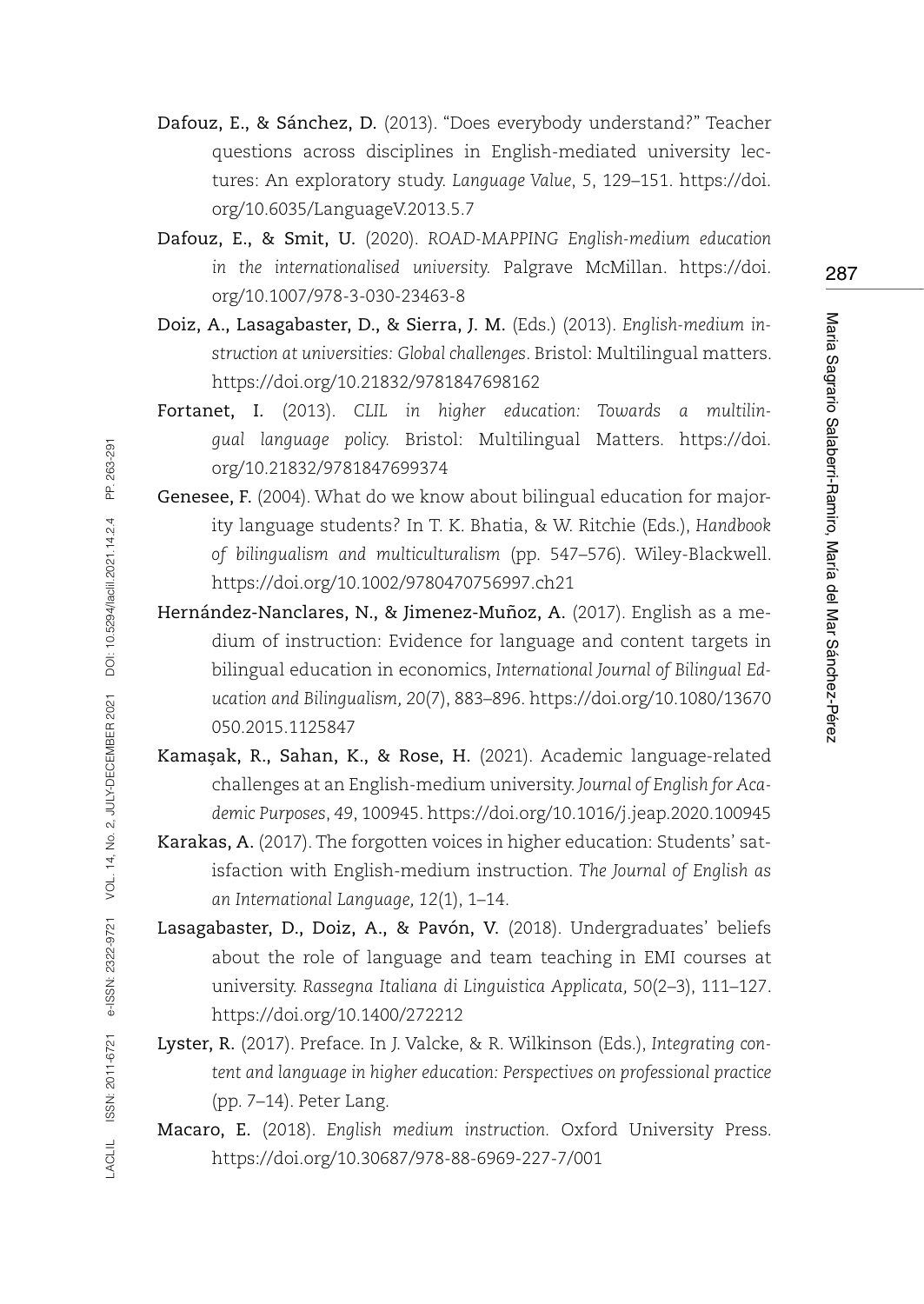- Muñoz, C. (2001). The use of the target language as the medium of instruction: University students' perceptions. *Anuari de Filologia, 23*(1), 71–82.
- Nilsson, B. (2003). Internationalisation at home from a Swedish perspective: The case of Malmö. *Journal of Studies in International Education*, *7*(1), 27–40.<https://doi.org/10.1177/1028315302250178>
- Salaberri-Ramiro, M. S., & Sánchez-Pérez, M. M. (2018). Motivations of higher education students to enrol in bilingual courses. *Porta Linguarum*, Monográfico III, 61–74.<https://doi.org/10.30827/Digibug.54161>
- Sánchez-Pérez, M. M., & Salaberri-Ramiro, M. S. (2017). Implementing plurilingualism in higher education: Teacher training needs and plan evaluation. *Porta Linguarum*, Monograph II, 139–156. [https://doi.](https://doi.org/10.30827/Digibug.54118) [org/10.30827/Digibug.54118](https://doi.org/10.30827/Digibug.54118)
- Sercu, L. (2004). The introduction of English-medium instruction in universities. A comparison of Flemish lecturers' and students' language skills, perceptions and attitudes. In R. Wilkinson (Ed.), *Integrating Content and Language: Meeting the Challenge of a Multilingual Higher Education* (pp. 549–557). Maastricht University Press.
- Smith, K. (2004). Studying in an additional language: What is gained, what is lost and what is assessed? In R. Wilkinson (Ed.), *Integrating Content and Language: Meeting the Challenge of a Multilingual Higher Education* (pp. 78–93). Maastricht University Press.
- Studer, P. (2015). Coping with English: Students' perceptions of their teachers' linguistic competence in undergraduate science teaching. *International Journal of Applied Linguistics, 25*(2), 183–201. [https://doi.](https://doi.org/10.1111/ijal.12062) [org/10.1111/ijal.12062](https://doi.org/10.1111/ijal.12062)
- Tatzl, D. (2011). English-medium masters' programs at an Austrian university of applied sciences: Attitudes, experiences, and challenges. *Journal of English for Academic purposes, 10*(4), 252–270. [https://doi.](https://doi.org/10.1016/j.jeap.2011.08.003) [org/10.1016/j.jeap.2011.08.003](https://doi.org/10.1016/j.jeap.2011.08.003)
- Tsuchiya, K., & Pérez Murillo, M. D. (2015). Comparing the language policies and the students' perceptions of CLIL in tertiary education in Spain and Japan. *Latin American Journal of Content and Language Integrated Learning*, *8*(1), 25–35. <https://doi.org/10.5294/laclil.2015.8.1.3>
- Valcke, J., & Wilkinson, R. (Eds.) (2017). *Integrating content and language in higher education: Perspectives on professional practice.* Peter Lang. [https://](https://doi.org/10.3726/978-3-653-07263-1) [doi.org/10.3726/978-3-653-07263-1](https://doi.org/10.3726/978-3-653-07263-1)

288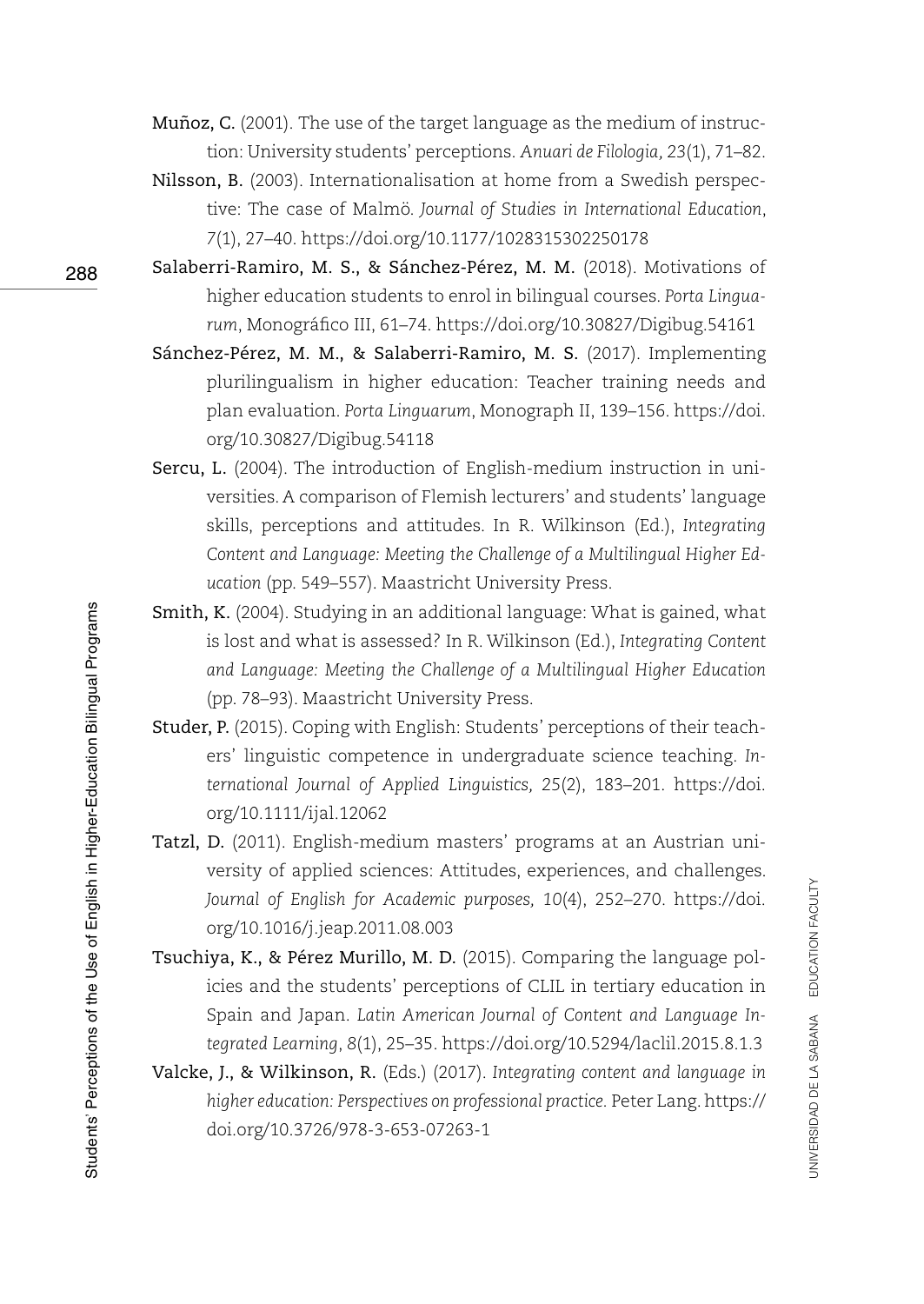Wilkinson, R., & Zegers, V. (Eds.). (2007). *Researching content and language integration in higher education.* Maastricht University Language Centre.

- Wolff, D. (2005). Approaching CLIL. In D. Marsh (Coord.), *The CLIL quality matrix. Central workshop report* (pp. 1–31). European Centre for Modern Languages. [http://archive.ecml.at/mtp2/clilmatrix/pedf/wsrep-](http://archive.ecml.at/mtp2/clilmatrix/pedf/wsrepD3E2005-6.pdf)[D3E2005-6.pdf](http://archive.ecml.at/mtp2/clilmatrix/pedf/wsrepD3E2005-6.pdf)
- Yusof, R. N., Tayib, M., & Mansor, M. (2004). English-medium instruction in non-English higher learning institutions: Accounting lecturers' experience versus students' perceptions. In R. Wilkinson (Ed.), *Integrating content and language: Meeting the challenge of a multilingual higher education* (pp. 523–535). Maastricht University Press.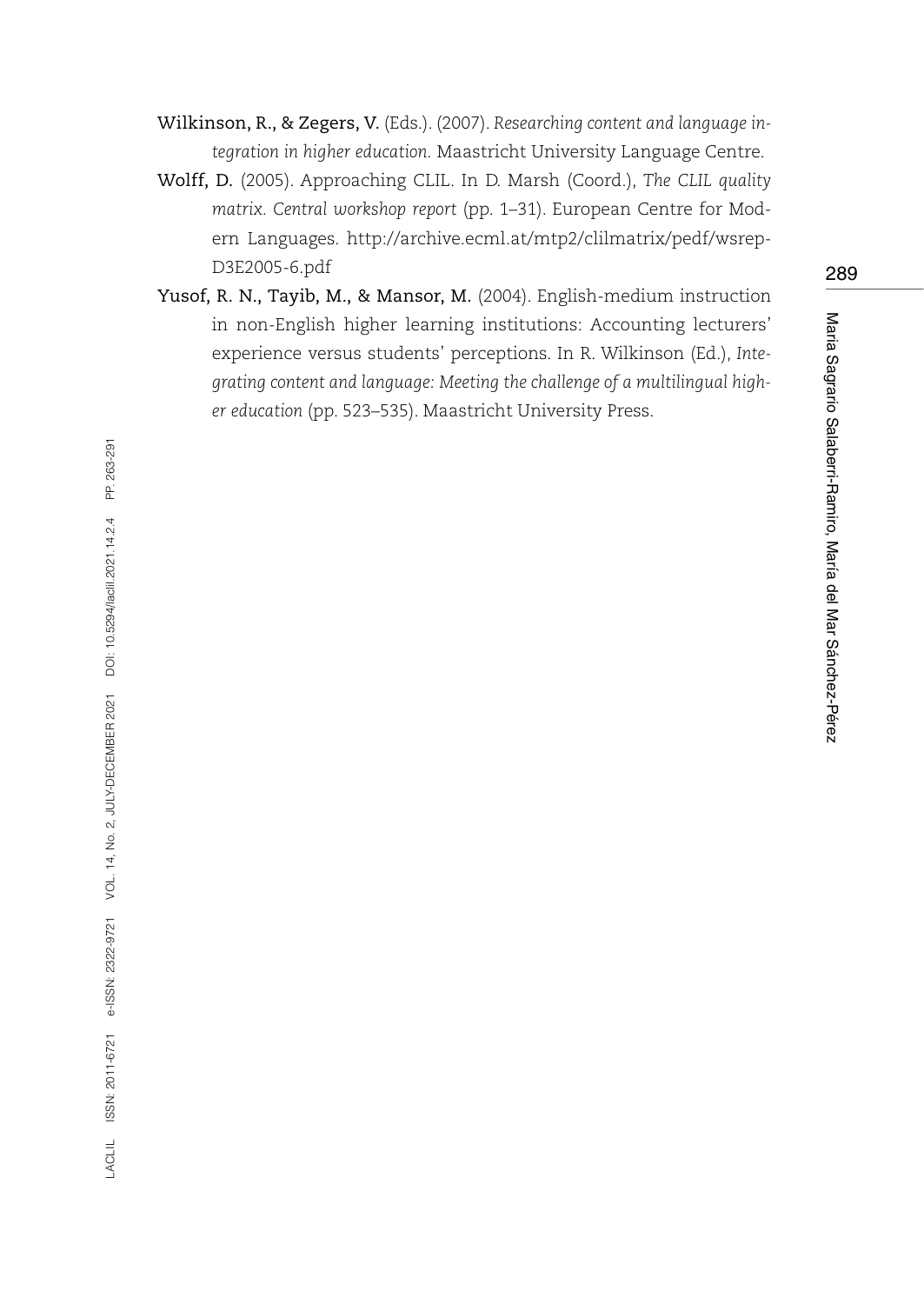## **APPENDIX**

| Question 1. What percentage (%) of the lesson in taught English?                                                                                                                                                                                                          |              |   |   |   |   |     |
|---------------------------------------------------------------------------------------------------------------------------------------------------------------------------------------------------------------------------------------------------------------------------|--------------|---|---|---|---|-----|
| Questions 2 - 10                                                                                                                                                                                                                                                          | $\mathbf{1}$ | 2 | 3 | 4 | 5 | N/A |
| 2. The course program / syllabus is available<br>in English.<br>Comments: New York Comments:                                                                                                                                                                              |              |   |   |   |   |     |
| 3. The materials provided by the lecturer in<br>face-to-face and online lessons have been<br>facilitated in English.<br>Comments: _______                                                                                                                                 |              |   |   |   |   |     |
| 4. Bibliography and other sources<br>of information in English have been<br>recommended.                                                                                                                                                                                  |              |   |   |   |   |     |
| 5. Tutorials are carried out in English.<br>Comments: the comments of the comments of the comments of the comments of the comments of the comments of the comments of the comments of the comments of the comments of the comments of the comments of the comments of the |              |   |   |   |   |     |
| 6. Course assessment is done in English,<br>according to the percentage of the course<br>taught in that language.                                                                                                                                                         |              |   |   |   |   |     |

290